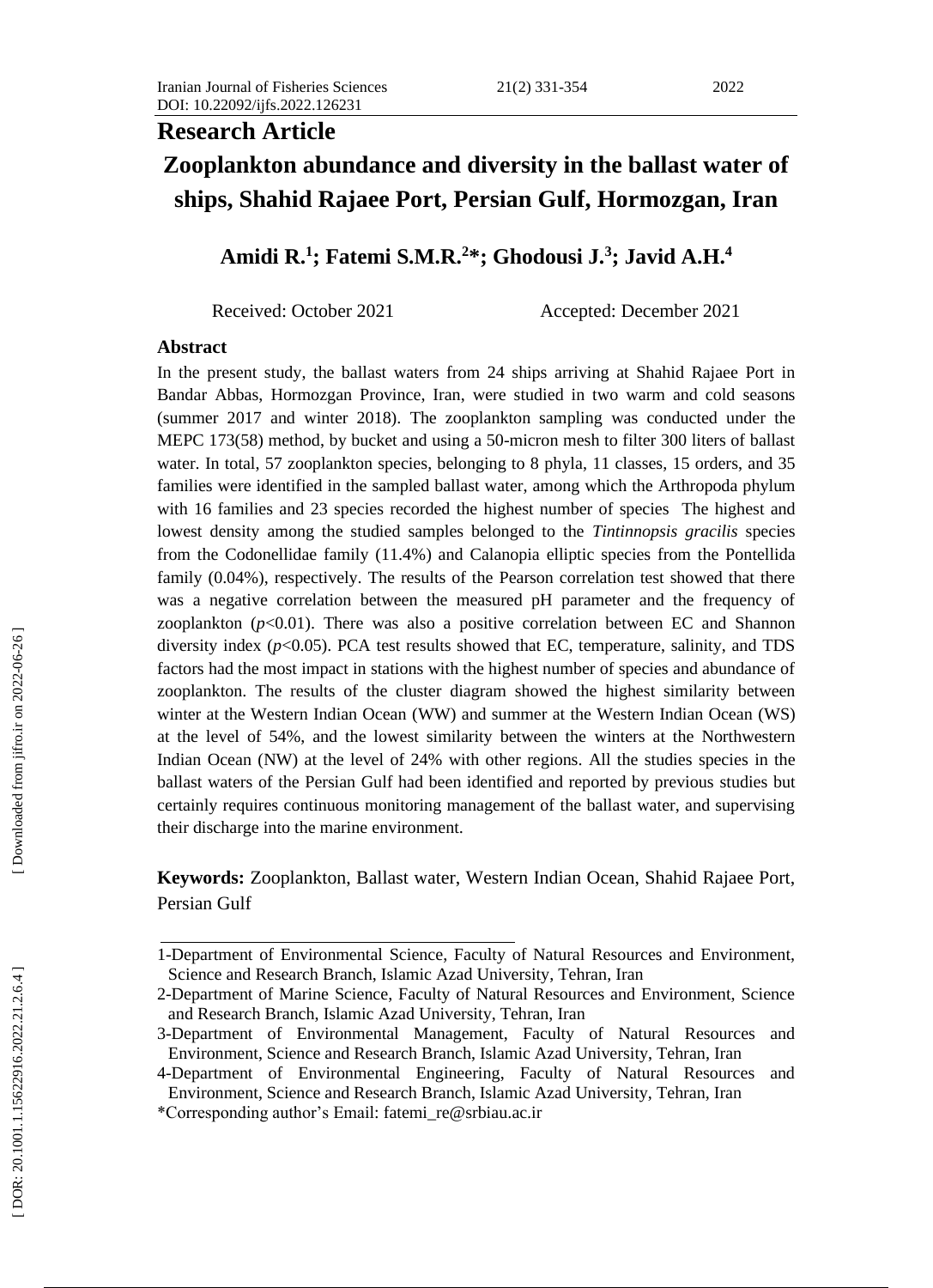# **Introduction**

The transportation of more than 90% of the world's goods in terms of volume and about 70% in terms of value is done by ships at sea with the increase of trade and the expansion of shipping routes (Raaymakers, 2002; David and Gollasch, 2015 ; Hess -Erga *et al*., 2019). Ships need to carry ballast water to navigate safely, maintain stability during loading and balance their weight during the discharge of cargos (Grob and Pollet, 2016; Demirel *et al*., 2019). The diversity in ship types, increase in the volume of ship tanks, variety of ballast water uptake points, route , and remaining time of water in tanks leave a significant impact on the survival probability of aquatic species in the ballast tanks when transferred from one point to another ( David and Gollasch, 2015; Desai *et al*., 2018; Lakshmi *et al*., 2021). Ships transfer 10 billion tons of ballast water around the world every year (Gollasch, 1997; Wang *et al*., 20 2 0), a cubic meter of which can contain up to 50 thousand zooplanktons and 10 million phytoplankton s (Mohammadkhanloo and Ghassem, 2017; Desai *et al*., 2018). This means that if an aquatic species can survive the adverse conditions inside a ballast tank, survive, settle and reproduce in the new ecosystem, and succeed in replacing the indigenous species, it will be identified as an invasive species (Steichen and Quigg, 2015; Grob and Pollet, 2016), and a threat to ecological, natural environments,

human health and hygiene, and economy of the destination region (David *et al*., 2007; Alim, 2021), with detrimental impacts for the aquaculture. fishing, and tourism (Hallegraeff *et al*., 1993). The United Nations has also identified Harmful Aquatic Organisms and Pathogens (HAOP) as one of the four major threats against the oceans (David and Gollasch, 2015; Hess -Erga *et al*., 2019).

 In the early 1980s, the numerous aquatic species observed outside their natural habitats attracted the attention of international forums (Gollasch *et al*., 2007), the International Maritime Organization (IMO) thus proceeded in 2004 to approve the International Convention on the Management of Ballast Water and Sediments, through Resolution A.868 (Diasamidze *et al*., 2019 ) , and was ratified by the Islamic Republic of Iran on 6 April 2011 . (Zaideen, 2019) . According to the Convention, all ships with a gross tonnage above 400 tons on international voyages to manage their ballast water and sediments up to a certain standard, comprising of Regulation D1 for Ballast Water Exchange at a distance of at least 200 or 50 nautical miles from the nearest land, and depth of at least 200 meters in open seas and oceans, and Regulation D2 for Ballast Water Performance, about the installation of Ballast Water Treatment Systems on ships up to the year 2024 (Rahman, 2017; Saglam and Duzgunes, 2018). The ballast water needs to be sampled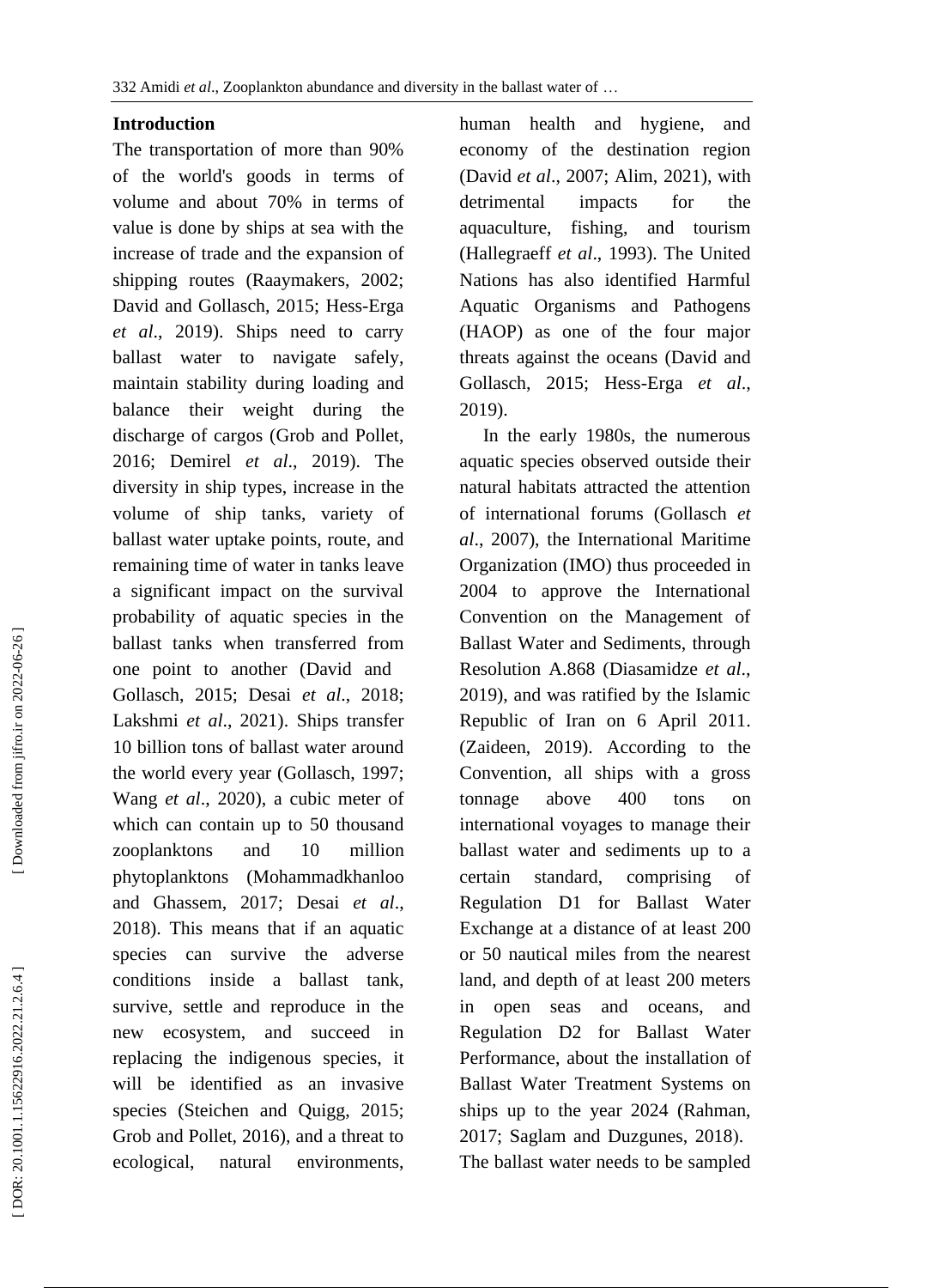and analyzed to ensure compliance of ships with ballast water management requirements (Diasamidze and Shotadze, 2019). The ballast water main contain s different aquatic micro organisms and pathogens, and zooplanktons have been identified as the second producers of organic resources, effective in energy transfer and food chain in aquatic species (Al - Yamani *et al*., 2009; Mustapha, 2009), while their distribution depends on physical parameters, such as temperature, salinity , and turbidity ( Sun *et al*, 2007).

 Different studies conducted around the world have identified and reported the transfer of invasive and aquatic organisms by ships (Zaideen, 2019). As for the diversity and density of zooplankton in ballast water in the Persian Gulf, there are reports available, such as the identification of zooplankton in the ballast water of ships entering Imam Khomeini Port (Salami and Savari, 2017), which did not identify any invasive species among those observed. Another study considered the population diversity of zooplanktons on the northern coasts of the Persian Gulf, and reported *Centropages* spp. and fish larvae to be of the highest and lowest density among the zooplankton species, respectively (Izadi *et al*., 2018). Similar studies on zooplankton have been conducted around the world, such Japan and Australia (Williams et *al*., 1988), Hong Kong Port (Chu *et al*., 1997), the Atlantic Ocean (Wonham *et al*., 2001), North Sea (Chandrasekera *et al.*, 2009). Colombo Port, Sri Lanka (David *et al*., 2007), Koper Port, Slovenia (Desai *et al*., 2018), Argentina Port s (Boltovskoy *et al*., 2011 ) , Chinese Ports (Wu *et al*., 2017), Chesapeake Bay (Carney *et al.*, 2017), Malaysian Ports (Siang *et al*., 2018), and California, US (Choi *et al*., 2005).

 The Persian Gulf is a semi enclosed sea with an average depth of 36 meters, and high salinity and temperature (Naser, 2013; Nosrati - Ghods *et al*., 2017; Pazira *et al*. 2019), which is of ecological, political, natural, and economic significance, and hosts over 40 percent of world tankers every year (Rashtchi *et al*., 2013). After oil and petrochemical activities, fisheries are the most important economic activity conducted in this area (Mokhayer *et al*., 201 7). Shahid Rajaee Port is located at the entrance of the Persian Gulf, Strait of Hormuz , and the gateway to international waters, with a cargo loading/discharge capacity of 100 million tons, and shouldering 55 percent of Iranian trades and 70 percent of transits (Mahpour *et al* ., 2021). The high traffic of vessels at this port, however, also results in the entry of different non -indigenous and invasive species through the ballast water of ships. It is thus necessary to identify the threatening parameters for the marine ecosystems in this manner, intending to minimize such species invasions transferred by ballast water (Tjahjono *et al*., 2017). For this purpose, the present study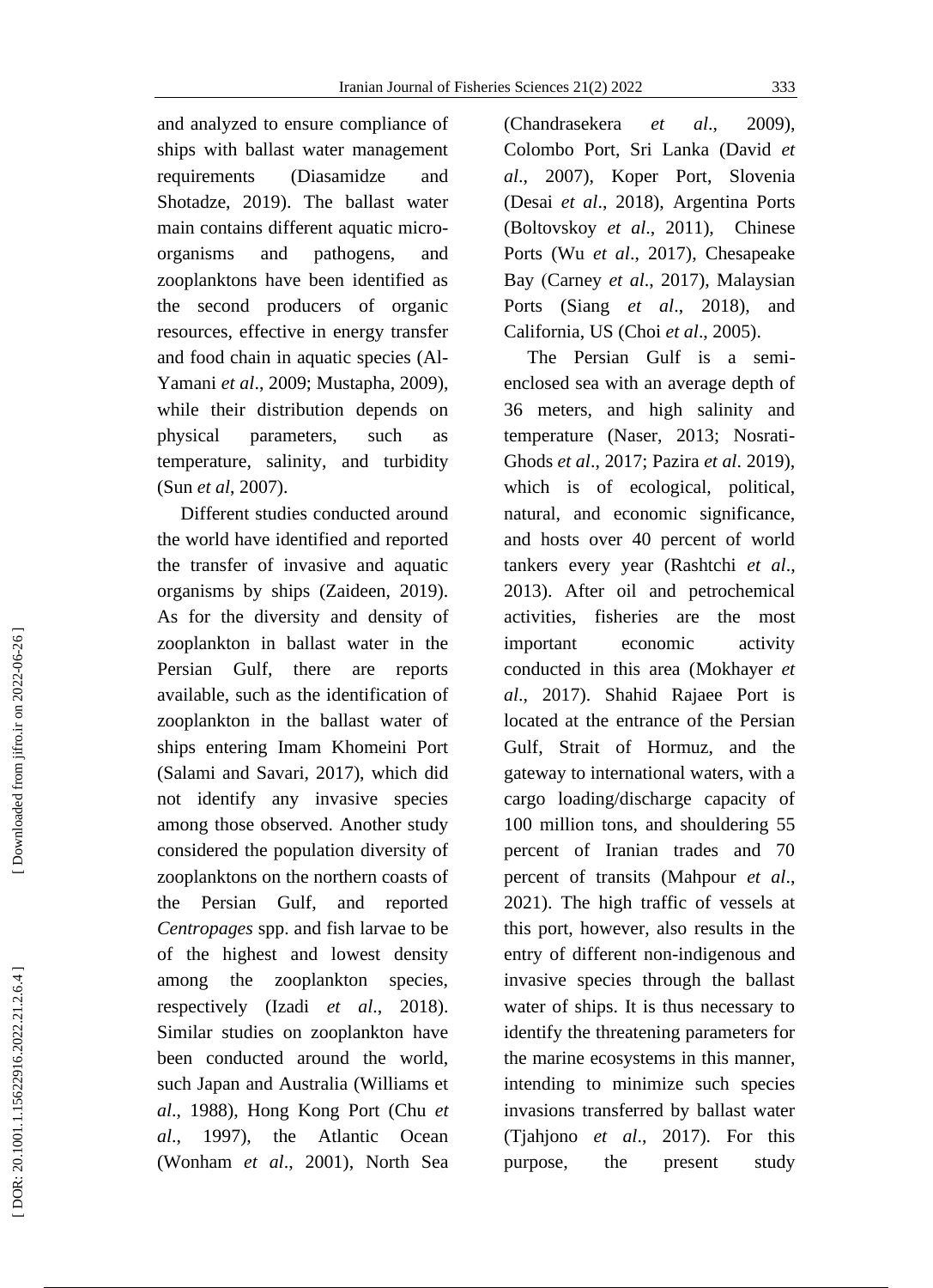investigated the diversity and density of zooplanktons as two parameters for predicting aquatic invasions through ballast water in Shahid Rajaee Port.

# **Materials and methods**

Shahid Rajaee Port is located in the Persian Gulf, Hormozgan province which was selected for the sampling of entered cargo ships (N: 27° 07'; E:

56 <sup>o</sup>04′). Sampling was done during two seasons, cold (winter 201 7) and warm (summer 201 8). The research period was selected to include warm and cold seasons, which could affect the type and number of incoming species. 24 ships from four regions including the Persian Gulf, East Indian Ocean, West Indian Ocean, and Northwest Indian Ocean were investigated in the Shahid Rajaee Port (Fig. 1 ) .



**Figure 1: A) Geographical location of origin ports of entered ships to Shahid Rajaee Port; B) Geographical location of Shahid Rajaee Port in Hormozgan Province, Iran (Jafari** *et al***., 2016)**

The specifications of the surveyed ships are shown in Table 1. Desired parameters including temperature, salinity, pH, Total dissolve d solids (TDS), and electrical conductivity (EC) were measured by the HQ40d multi -parameter device at the sampling site on ships . A sampling of zooplankton was performed according to the standard of MEPC 173 (58) method by filtering 300 liters of water by plankton net with a mesh size of 50

microns (MEPC, 2008 ; Boltovskoy *et al*., 2011 ; Siang *et al*., 2018). The samples were then fixed with 4% formalin and transferred to the laboratory . Identification and e numeration of zooplankton were performed using Bogorov chamber, Nikon ECLIPSE 80i inverted microscope, SMZ1500 Stereoscopic Microscope, and valid identification keys (Harris *et al*., 2000; Al -Yamani *et al*., 2011).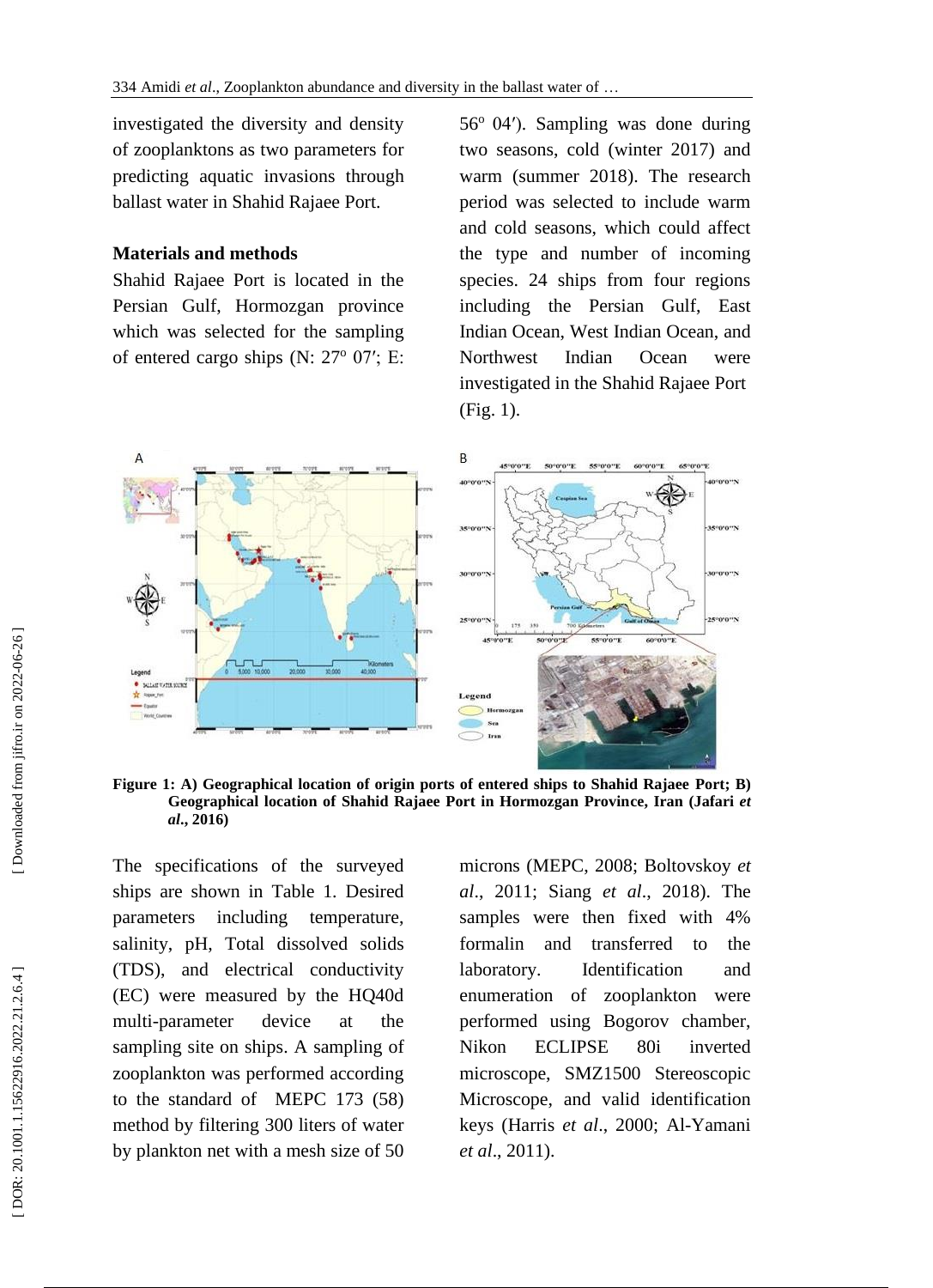|                  | Table 1: Details of the studied ships at Shahid Rajaee Port, Hormozgan province, Iran. |                                            |                                   |                                               |                                             |  |  |  |  |  |
|------------------|----------------------------------------------------------------------------------------|--------------------------------------------|-----------------------------------|-----------------------------------------------|---------------------------------------------|--|--|--|--|--|
| N <sub>0</sub>   | <b>Vessel Type</b>                                                                     | <b>Ballast Water Source</b>                | <b>Sample Point</b>               | <b>Ballast</b><br>Water<br>Onboard<br>$(m^3)$ | <b>Region-</b><br>Season-<br>N <sub>0</sub> |  |  |  |  |  |
| $\mathbf{1}$     | General<br>Cargo                                                                       | <b>UMM QASR-IRAQ</b>                       | Sample point                      | 12511                                         | PGW1                                        |  |  |  |  |  |
| $\boldsymbol{2}$ | <b>Bulk Carrier</b>                                                                    | SHUWAIKH -KUWAIT                           | Over flow (Air pipe)              | 11905                                         | PGW <sub>2</sub>                            |  |  |  |  |  |
| 3                | <b>Bulk Carrier</b>                                                                    | HAMAD - QATAR                              | Over flow (Air pipe)              | 15048                                         | PGW <sub>3</sub>                            |  |  |  |  |  |
| 4                | OIL Tanker                                                                             | <b>JEBEL ALI - U.A.E</b>                   | Over flow (Air pipe)              | 20923                                         | PGS1                                        |  |  |  |  |  |
| 5                | <b>Bulk Carrier</b>                                                                    | MINA ZAYED - U.A.E                         | Over flow (Air pipe)              | 8511.26                                       | PGS <sub>2</sub>                            |  |  |  |  |  |
| 6                | <b>Bulk Carrier</b>                                                                    | <b>UMM QASR - IRAQ</b>                     | Over flow (Air pipe)              | 7923.62                                       | $PG-S-3$                                    |  |  |  |  |  |
| 7                | Container                                                                              | <b>MOMBASA - KENIA</b>                     | Discharge valve in<br>engine room | 3337                                          | EW1                                         |  |  |  |  |  |
| 8                | General<br>Cargo                                                                       | <b>MOMBASA - KENIA</b>                     | Over flow (Air pipe)              | 6827                                          | EW <sub>2</sub>                             |  |  |  |  |  |
| 9                | General<br>Cargo                                                                       | <b>MOMBASA - KENIA</b>                     | Over flow (Air pipe)              | 3279.26                                       | EW <sub>3</sub>                             |  |  |  |  |  |
| 10               | <b>Bulk Carrier</b>                                                                    | <b>BERBERA -</b><br>SOMALILAND             | Over flow (Air pipe)              | 5528.84                                       | ES <sub>1</sub>                             |  |  |  |  |  |
| 11               | <b>Bulk Carrier</b>                                                                    | <b>DJIBOTI PORT</b>                        | Over flow (Air pipe)              | 13640                                         | $E-S-2$                                     |  |  |  |  |  |
| 12               | <b>Bulk Carrier</b>                                                                    | <b>DJIBOTI PORT</b>                        | Over flow (Air pipe)              | 5165.4                                        | $E-S-3$                                     |  |  |  |  |  |
| 13               | <b>Bulk Carrier</b>                                                                    | PORT PASIR<br>GUNAYNG -<br><b>MALAYSIA</b> | Over flow (Air pipe)              | 11461.6                                       | WW1                                         |  |  |  |  |  |
| 14               | General<br>Cargo                                                                       | KENDAWANGAN -<br><b>ENDONEZIA</b>          | Over flow (Air pipe)              | 11037                                         | WW2                                         |  |  |  |  |  |
| 15               | General<br>Cargo                                                                       | <b>SINGAPORE PORT</b>                      | Over flow (Air pipe)              | 14053.5                                       | WW3                                         |  |  |  |  |  |
| 16               | <b>Bulk Carrier</b>                                                                    | <b>SINGAPORE PORT</b>                      | Over flow (Air pipe)              | 14393                                         | WS1                                         |  |  |  |  |  |
| 17               | General<br>Cargo                                                                       | <b>SUNGAI PAKNING-</b><br><b>ENDONEZIA</b> | Over flow (Air pipe)              | 5520                                          | WS <sub>2</sub>                             |  |  |  |  |  |
| 18               | <b>OIL Tanker</b>                                                                      | <b>SINGAPORE PORT</b>                      | Over flow (Air pipe)              | 17576                                         | WS3                                         |  |  |  |  |  |
| 19               | <b>OIL Tanker</b>                                                                      | TRINCOMALEE-<br><b>SRILANKA</b>            | Over flow (Air pipe)              | 6172                                          | NW1                                         |  |  |  |  |  |
| 20               | OIL Tanker                                                                             | MAGDALLA INDIA                             | Sample point                      | 12780                                         | NW <sub>2</sub>                             |  |  |  |  |  |
| 21               | <b>Bulk Carrier</b>                                                                    | MUNDRA - INDIA                             | Sample point                      | 11440                                         | NW <sub>3</sub>                             |  |  |  |  |  |
| 22               | <b>Bulk Carrier</b>                                                                    | CHITTAGONG-<br><b>BANGLADESH</b>           | Over flow (Air pipe)              | 16138                                         | NS <sub>1</sub>                             |  |  |  |  |  |
| 23               | <b>Bulk Carrier</b>                                                                    | KARACHI-PAKISTAN                           | Over flow (Air pipe)              | 12947                                         | NS <sub>2</sub>                             |  |  |  |  |  |
| 24               | <b>Bulk Carrier</b>                                                                    | <b>GMB DAHEJ PORT-</b><br><b>INDIA</b>     | Over flow (Air pipe)              | 13502                                         | NS <sub>3</sub>                             |  |  |  |  |  |

 \* PG: Persian Gulf; W: West Indian Ocean; E: East Indian Ocean; N: North West India n Ocean W: Winter 2017; S: Summer 2018

### *Biodiversity indices*

 $\overline{\phantom{0}}$ 

Shannon -Wiener (H') and Simpson indices (D) were used for calculation of seasonal diversity as follow (Washington, 1984),

$$
H' = \sum_{i=1}^{s} P i \ln P i
$$

$$
D = \sum_{i=1}^{s} P i^2
$$

Where Pi is the relative abundance of the i<sup>th</sup> taxon, S is the total number of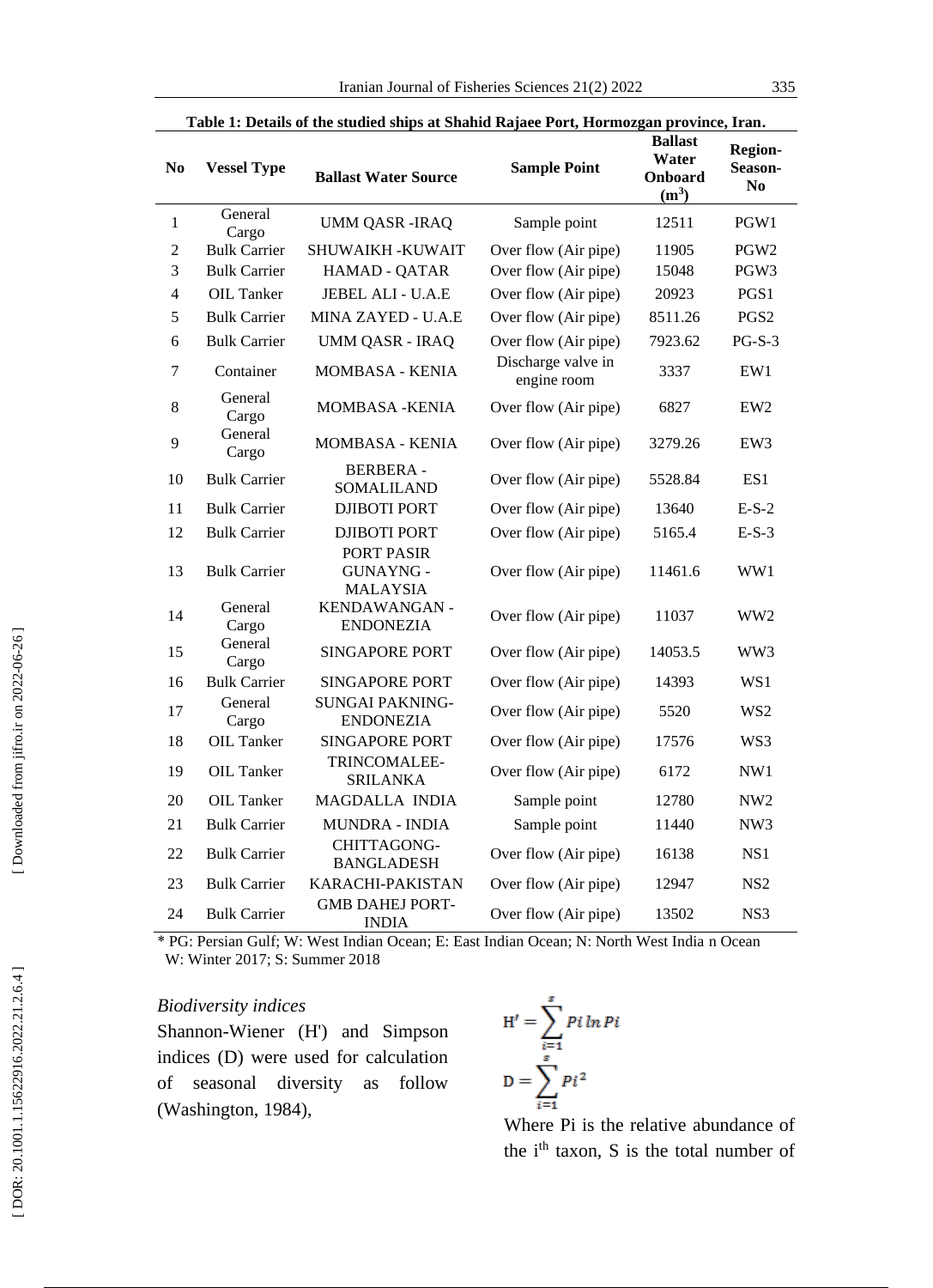taxa, Jaccard (S <sup>J</sup>) and Sørensen indices (S <sup>S</sup>) were used for calculation of seasonal similarity as follow (Washington, 1984 ) :

$$
Sj = \frac{a}{(a+b+c)}
$$

Where S<sub>J</sub> is the Jaccard similarity coefficient; a is the number of species common to (shared by) quadrats; b is the number of species unique to the first quadrat, and; c is the number of species unique to the second quadrat .

$$
Ss = \frac{2a}{(2a+b+c)}
$$

Where  $S_s$  is the Sorensen similarity coefficient, a is the number of species common to both quadrats, b is the number of species unique to the first quadrat, and c is the number of species unique to the second quadrat.

# *Statistical analysis*

The normality of the data was checked using the Kolmogorov -Smirnov test. Then, significant differences between treatments were considered by one way analysis of variance (One -way ANOVA). Duncan's test was used at a significant level of 0.05 to compare means (Elliott and Woodward, 2007). Pearson correlation analysis multiple

range tests were used to compare the means. Shannon and Simpson diversity and Jaccard and Sorenson seasonal similarity indices of sampled zooplankton were calculated by PAST and Ecological Methodology software (Krebs and Charle  $2001$ ). Correlation between species number, abundance, and diversity indices and factors was investigated by SPSS software version 21. Cluster diagram was drawn by PRIMER software version 5 and PCA test was done by PAST software (Anderson *et al*., 201 9).

# **Result s**

According to the results obtained, 57 zooplankton species, belonging to 8 phyla, 11 classes, 15 orders , and 35 families were identified, among which the A rthropoda phylum with 4 classes, 8 orders , and 25 families, 43 species , recorded the highest density during the research period (Table 2). Moreover, Acartiidae and *Paracalanidae* had the highest number of species ( 5 species) among the identified families.

| <b>Phylum</b> | <b>Class</b>   | Order         | Family            | Genus/species                                  |
|---------------|----------------|---------------|-------------------|------------------------------------------------|
| Annelida      | Polychaeta     | Phyllodocida  | Lopadorrhynchidae | Lopadorhynchus<br>henseni<br>Polychaeta larvae |
| Chaetognatha  | Sagittoidea    | Aphragmophora | Sagittidae        | Sagitta enflata                                |
|               |                |               |                   | Sagitta regularis                              |
| Chordata      | Appendicularia | Copelata      | Oikopleuridae     | Oikopleura dioica                              |
|               |                |               | Fritillariidae    | Appendicularia sicula                          |
| Chordata      | Actinopteri    | perciform     |                   | Fish larvae                                    |

**Table 2: Systematic classification of identified zooplankton at Shahid Rajaee Port during cold (2017) and warm (2018) seasons, Hormozgan province, Iran.**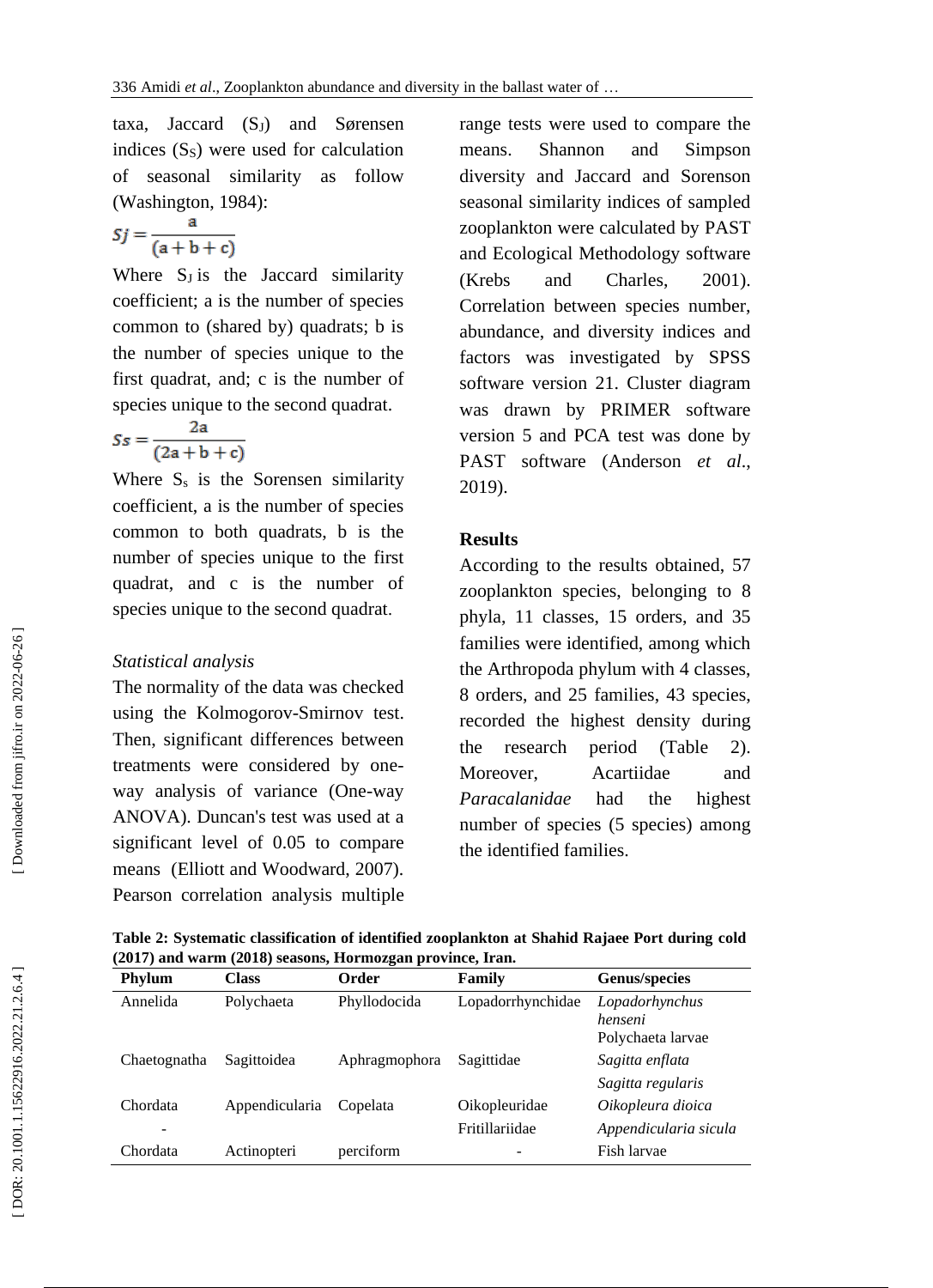| Table 2 (continued):<br>Phylum | <b>Class</b> | Order          | Family                         | <b>Genus/species</b>                                                         |
|--------------------------------|--------------|----------------|--------------------------------|------------------------------------------------------------------------------|
| Ciliophora                     | Oligotrichea | Choreotrichida | Codonellidae                   | Tintinnopsis gracilis                                                        |
|                                |              |                | Rhabdonellidae                 | Protorhabdonella<br>simplex                                                  |
|                                |              |                | Tintinnidae                    | Amphorides amphora                                                           |
|                                |              |                |                                | Dadayiella cuspis                                                            |
|                                |              |                | Ptychocylididae                | Favella sp.                                                                  |
| Cnidaria                       | Hydrozoa     | Siphonophorae  | Diphyidae                      | Diphyes chamissonis                                                          |
| Ctenophora                     | Tentaculata  | Cydippida      | Pleurobrachiidae               | Pleurobrachia pileus                                                         |
| Arthropoda                     | Ostracoda    | Myodocopida    | Cypridinidae                   | Cypridina sp.                                                                |
|                                | Branchiopoda | Ctenopoda      | Sididae                        | Penilia sp.                                                                  |
|                                | Hexanauplia  | Calanoida      | Calanidae                      | Canthocalanus pauper                                                         |
|                                |              |                | Paracalanidae                  | Acrocalanus gibber                                                           |
|                                |              |                |                                | Paracalanus indicus                                                          |
|                                |              |                |                                | Paracalanus sp.                                                              |
|                                |              |                |                                | Parvocalanus<br>crassirostris<br>Parvocalanus elegans                        |
|                                |              |                | Pontellidae                    | Pontella investigatoris                                                      |
|                                |              |                |                                | Calanopia elliptica                                                          |
| Arthropoda                     | Hexanauplia  | Calanoida      | Pontellidae                    | Labidocera<br>bengalensis<br>Labidocera kroyeri                              |
|                                |              |                |                                | Pontellopsis herdmani                                                        |
|                                |              |                | Clausocalanidae                | Clausocalanus minor                                                          |
|                                |              |                | Eucalanidae                    | Euchaeta concinna                                                            |
|                                |              |                | Centropagidae                  | Centropages furcatus                                                         |
|                                |              |                | Pseudodiaptomidae<br>Temoridae | Centropages<br>tenuiremis<br>Pseudodiaptomus<br>arabicus<br>Temora turbinata |
|                                |              |                |                                |                                                                              |
|                                |              |                | Candaciidae                    | Candacia bradyi                                                              |
|                                |              |                | Acartiidae                     | Acartia fossae                                                               |
|                                |              |                |                                | Acartia amboinensis                                                          |
|                                |              |                |                                | Acartia ohtsukai                                                             |
|                                |              |                |                                | Acartiella faoensis                                                          |
|                                |              |                |                                | cf Acartia sp.                                                               |
|                                |              |                | Tortanidae                     | Tortanus barbatus                                                            |
|                                |              | Cyclopoida     | Oithonidae                     | Oithona simplex                                                              |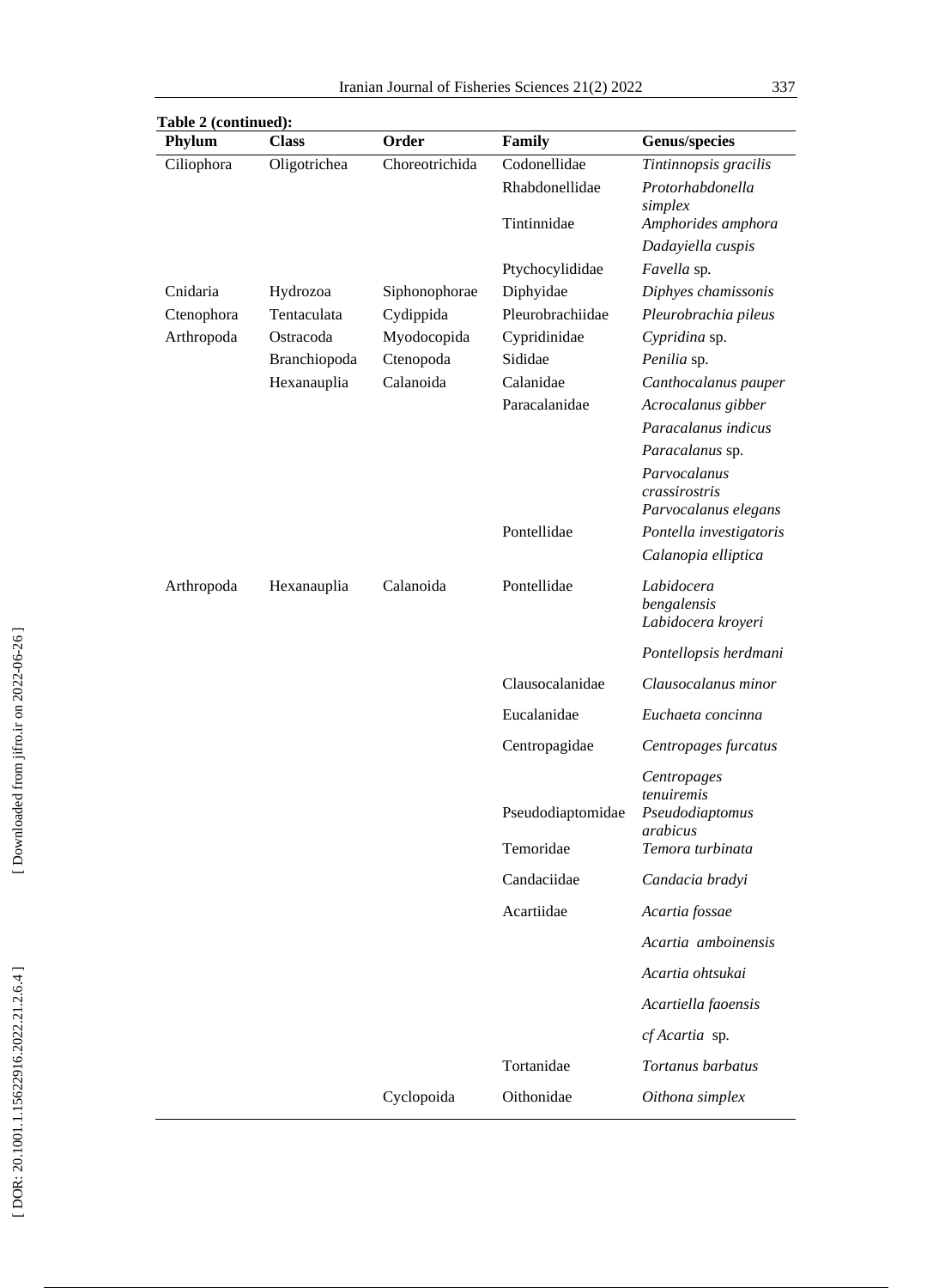| Table 2 (continued): |              |               |                 |                             |
|----------------------|--------------|---------------|-----------------|-----------------------------|
| Phylum               | <b>Class</b> | Order         | Family          | <b>Genus/species</b>        |
|                      |              |               |                 | Oithona nana                |
|                      |              |               |                 | Oithona brevicornis         |
|                      |              |               | Sapphirinidae   | Sapphirina<br>nigromaculata |
|                      |              |               | Corycaeidae     | Corycaeus andrewsi          |
|                      |              | Harpacticoida | Ectinosomatidae | cf Microsetella sp.         |
|                      |              |               | Miraciidae      | Macrosetella gracilis       |
|                      |              |               | Tachidiidae     | Euterpina acutifrons        |
|                      |              |               | Peltidiidae     | Clytemnestra<br>scutellata  |
|                      | Malacostraca |               | Mysidae         | Rhopalophthalmus sp.        |
|                      |              | Decapoda      | Luciferidae     | Lucifer hanseni             |
|                      |              |               | Parthenopidae   | <i>Parthenope</i> sp.       |
|                      |              |               | Porcellanidae   | Pachycheles sp.             |
|                      |              | Stomatopoda   |                 | Stomatopoda larva           |
|                      |              |               | Cyclopidae      | Nauplius sp.                |
| Mollusca             | Bivalva      |               |                 | Bivalvia Iarvae             |

All the 24 incoming ships to Shahid Rajaee Port (Persian Gulf) under study carried zooplanktons in their ballast water. The comparison of the observed zooplanktons based on ballast water uptake locations and seasons is in Table 3. The number of species present in ship tanks in the two cold and warm seasons was 30 species on ships arriving from the Persian Gulf, 32 species on ships arriving from the Western Indian Ocean, 34 species on ships arriving from the Eastern Indian Ocean, and 24 species on ships arriving from the Northwestern Indian Ocean. According to these results, the ballast water of ships from the Eastern Indian Ocean also had a higher number of species and abundances in the ballast

water reservoirs. Among the identified species, *Tintinnopsis gracilis*, *Protorhabdonella simplex*, *Paracalanus indicus* ., *Parvocalanus crassirostris* and *Acartia amboinensis* were the most abundant According to specific species in Table 3, *Appendicularia sicula, Paracalanus indicus*, *Tintinnopsis gracilis*, *Oithona simplex* in the Persian Gulf region, *Protorhabdonella simplex*, *Centropages furcatus, Acartia amboinensis* and *Tortanus barbatus* in the east, *Centropages furcatus*, *Euchaeta concinna*, *Euterpina acutifrons* and *Parvocalanus crassirostris* in the west, and *Favella* sp. and *Parvocalanus elegans* in the northwest region were identified in both warm and cold seasons.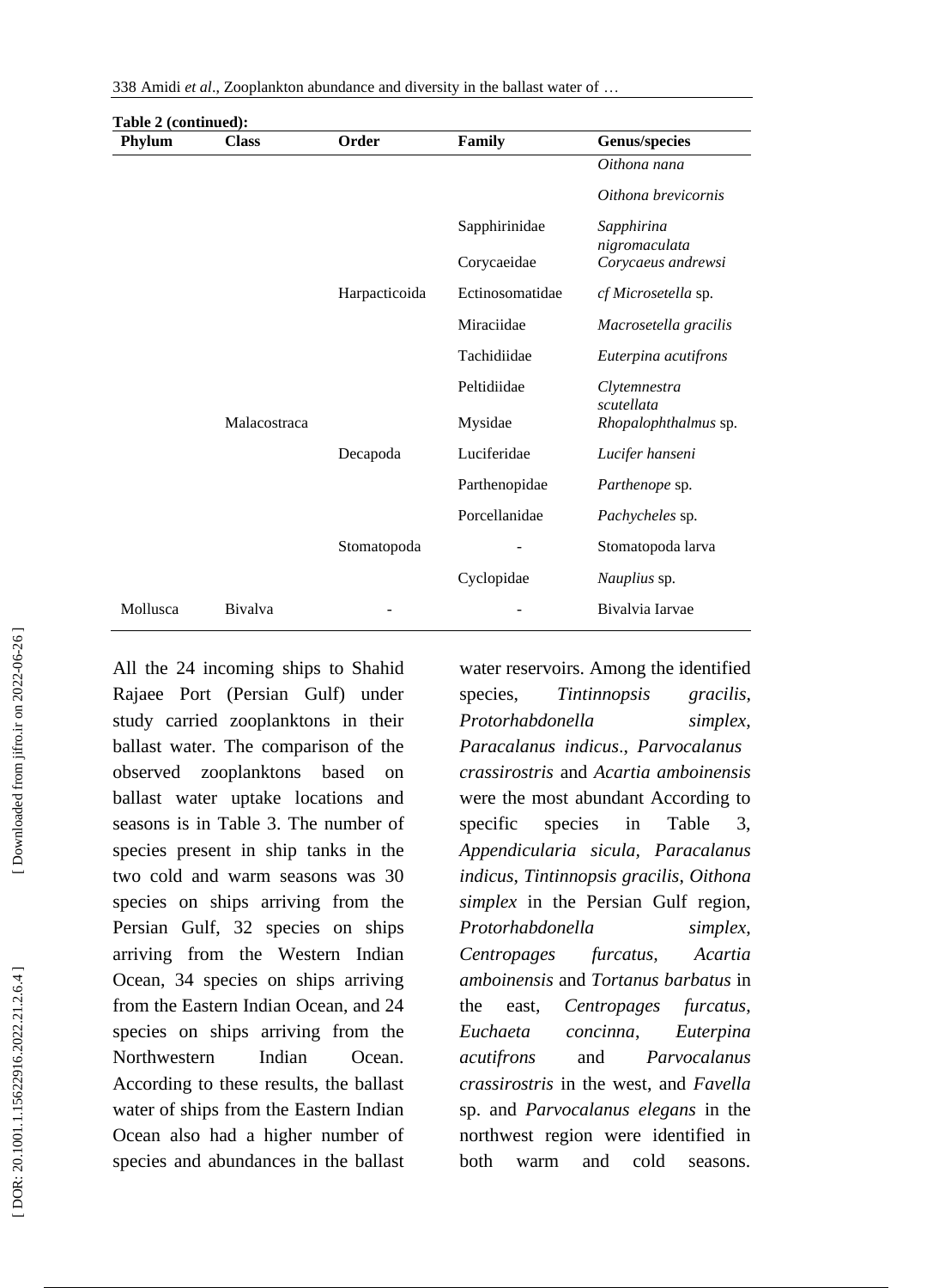*Tintinnopsis gracilis* was present in all regions except Northwest Indian Ocean Summer and *Parvocalanus*

*crassirostris* in all regions except Persian Gulf Summer in both warm and cold seasons.

| Table 3: Comparison of presence (+) and absence (-) of identified zooplanktons at Shahid |  |
|------------------------------------------------------------------------------------------|--|
| Rajaee Port during cold and warm seasons, Hormozgan Province, Iran                       |  |

| t i ort uurm<br>Zooplankton |           | <b>Persian Gulf</b> |                   | colu unu wurm beubonb, rrormozgan i rovmee, frun<br><b>Indian Ocean</b><br>(West) |                 | <b>Indian Ocean</b><br>(East) |                 | <b>Indian Ocean</b><br>(North West) |
|-----------------------------|-----------|---------------------|-------------------|-----------------------------------------------------------------------------------|-----------------|-------------------------------|-----------------|-------------------------------------|
|                             | Winter    | <b>Summer</b>       | Winter            | <b>Summer</b>                                                                     | Winter          | <b>Summer</b>                 | Winter          | <b>Summer</b>                       |
| Acartia amboinensis         | $\ddot{}$ | $^{+}$              |                   | $^{+}$                                                                            | $^{+}$          | $^{+}$                        |                 | $^{+}$                              |
| Acartia fossae              |           |                     |                   | $\! + \!\!\!\!$                                                                   |                 | $^{+}$                        |                 |                                     |
| Acartia ohtsukai            |           |                     |                   |                                                                                   | $\! + \!\!\!\!$ | $\! + \!\!\!\!$               | $\! + \!\!\!\!$ |                                     |
| Acartiella faoensis         |           |                     |                   |                                                                                   |                 |                               | $\! + \!\!\!\!$ |                                     |
| Acrocalanus gibber          | $^{+}$    | $^{+}$              | $^{+}$            | $^{+}$                                                                            |                 |                               |                 | $^{+}$                              |
| Amphorides amphora          | $^{+}$    |                     | $+$               | $^{+}$                                                                            |                 | $^{+}$                        |                 |                                     |
| Appendicularia sicula       | $^{+}$    | $^{+}$              |                   |                                                                                   |                 |                               |                 |                                     |
| Bivalvia Iarvae             |           |                     |                   |                                                                                   |                 |                               | $\! + \!\!\!\!$ | $^{+}$                              |
| Calanopia elliptica         |           |                     |                   |                                                                                   | $\! + \!\!\!\!$ |                               |                 |                                     |
| Candacia bradyi             | $^{+}$    |                     |                   |                                                                                   |                 |                               | $\! + \!\!\!\!$ |                                     |
| Canthocalanus pauper        |           |                     | $^{+}$            |                                                                                   |                 | $^{+}$                        |                 |                                     |
| Centropages furcatus        | $^{+}$    |                     | $^{+}$            | $^{+}$                                                                            |                 | $^+$                          |                 |                                     |
| Centropages tenuiremis      |           |                     |                   | $^{+}$                                                                            |                 | $^{+}$                        |                 |                                     |
| cf Acartia sp.              | $^{+}$    |                     |                   |                                                                                   |                 |                               |                 | $^{+}$                              |
| cf Microsetella sp.         |           |                     | $^{+}$            |                                                                                   |                 | $^{+}$                        |                 |                                     |
| Clausocalanus minor         |           |                     | $\! + \!\!\!\!$   |                                                                                   | $\! + \!\!\!\!$ | $\! + \!\!\!\!$               |                 |                                     |
| Clytemnestra scutellata     |           |                     |                   |                                                                                   |                 |                               | $\! + \!\!\!\!$ |                                     |
| Corycaeus andrewsi          | $^{+}$    |                     |                   |                                                                                   |                 | $^{+}$                        |                 |                                     |
| Cypridina sp.               | $^{+}$    |                     | $\! + \!\!\!\!$   |                                                                                   | $\! + \!\!\!\!$ | $\! + \!\!\!\!$               |                 |                                     |
| Dadayiella cuspis           |           | $\! + \!\!\!\!$     |                   |                                                                                   |                 |                               |                 |                                     |
| Diphyes chamissonis         |           |                     | $^{+}$            | $^{+}$                                                                            |                 |                               |                 |                                     |
| Euchaeta concinna           |           |                     | $\qquad \qquad +$ | $^{+}$                                                                            |                 | $^{+}$                        |                 | $^{+}$                              |
| Euchaeta rimana             |           | $^{+}$              |                   | $^{+}$                                                                            |                 |                               |                 | $^{+}$                              |
| Euterpina acutifrons        | $^{+}$    | $\! + \!\!\!\!$     | $\! + \!\!\!\!$   | $\! + \!\!\!\!$                                                                   |                 | $^{+}$                        |                 |                                     |
| Favella sp.                 | $^{+}$    |                     | $^{+}$            |                                                                                   |                 |                               | $\! + \!\!\!\!$ | $^{+}$                              |
| Fish larvae.                | $^{+}$    |                     |                   |                                                                                   |                 |                               |                 |                                     |
| Labidocera bengalensis      | $^{+}$    |                     |                   |                                                                                   |                 | $^{+}$                        |                 |                                     |
| Labidocera kroyeri          | $^{+}$    |                     |                   |                                                                                   |                 | $^{+}$                        |                 | $^+$                                |
| Lopadorhynchus henseni      |           |                     | $^{+}$            |                                                                                   |                 |                               |                 | $^{+}$                              |
| Lucifer hanseni             |           |                     |                   | $^+$                                                                              |                 |                               |                 |                                     |
| Macrosetella gracilis       | $^{+}$    |                     |                   |                                                                                   |                 |                               |                 |                                     |
| Nauplius sp.                |           | $\! + \!\!\!\!$     | $\qquad \qquad +$ |                                                                                   |                 | $\! + \!\!\!\!$               | $\! + \!\!\!\!$ |                                     |
| Oikopleura dioica           |           |                     |                   |                                                                                   | $^{+}$          | $^{+}$                        |                 |                                     |
| Oithona brevicornis         |           |                     |                   |                                                                                   |                 | $^{+}$                        |                 |                                     |
| Oithona nana                |           | $\! + \!\!\!\!$     |                   |                                                                                   |                 | $^{+}$                        |                 |                                     |
| Oithona simplex             | $^{+}$    |                     | $^{+}$            | $^{+}$                                                                            |                 |                               |                 |                                     |
| Pachycheles sp.             |           |                     | $^{+}$            | $^{+}$                                                                            |                 | $^{+}$                        | $\! + \!\!\!\!$ |                                     |
| Paracalanus indicus         |           | $\! + \!\!\!\!$     |                   |                                                                                   |                 | $\! + \!\!\!\!$               |                 |                                     |
| Paracalanus sp.             |           |                     | $\! +$            |                                                                                   |                 |                               |                 |                                     |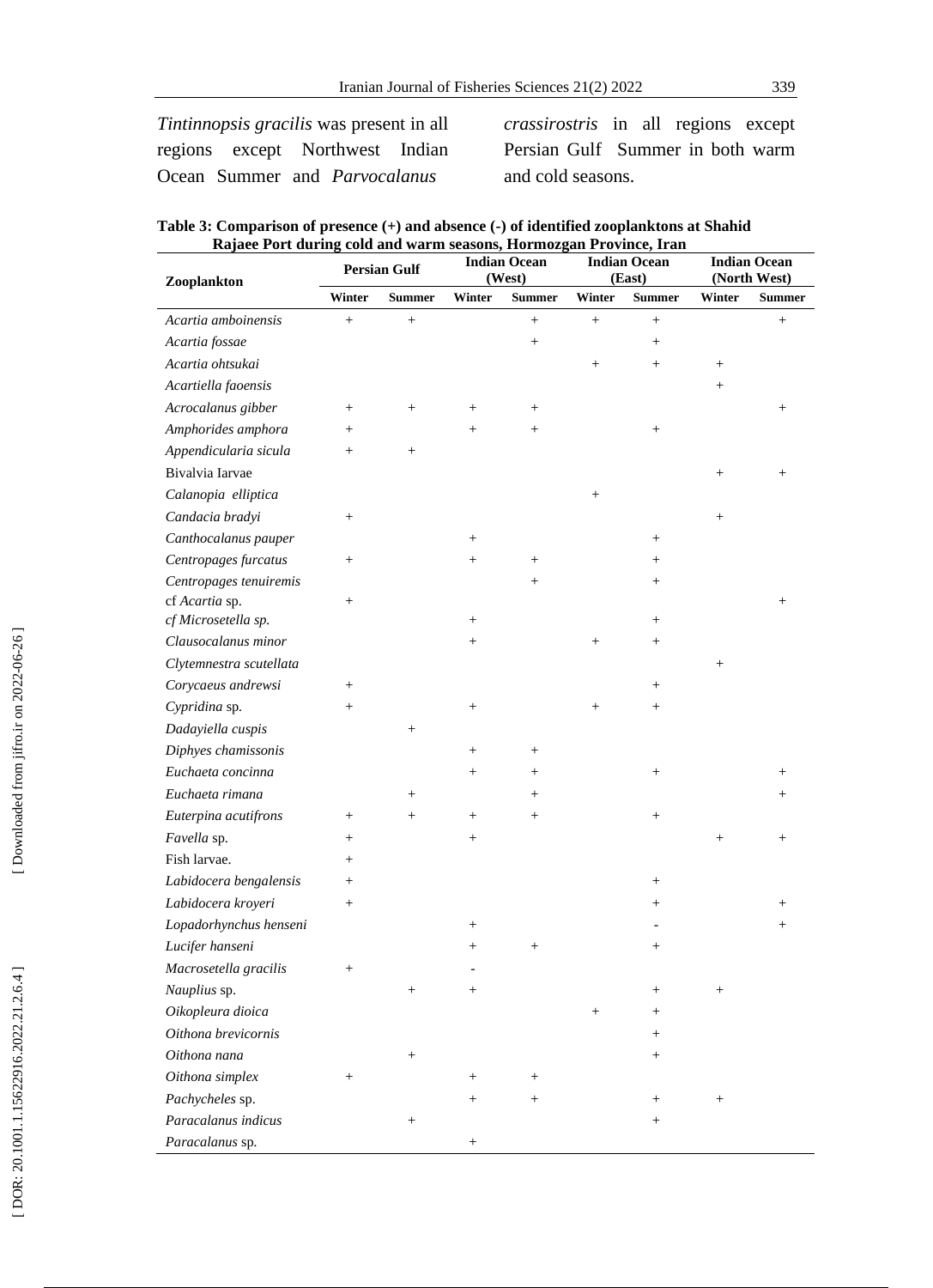| 340 Amidi et al., Zooplankton abundance and diversity in the ballast water of |  |  |
|-------------------------------------------------------------------------------|--|--|
|-------------------------------------------------------------------------------|--|--|

| $\boldsymbol{\mathsf{a}}$ and $\boldsymbol{\mathsf{c}}$ (communities)<br>Zooplankton | <b>Persian Gulf</b> |               | <b>Indian Ocean</b><br>(West) |               | <b>Indian Ocean</b><br>(East) |               | <b>Indian Ocean</b><br>(North West) |               |
|--------------------------------------------------------------------------------------|---------------------|---------------|-------------------------------|---------------|-------------------------------|---------------|-------------------------------------|---------------|
|                                                                                      | Winter              | <b>Summer</b> | Winter                        | <b>Summer</b> | Winter                        | <b>Summer</b> | Winter                              | <b>Summer</b> |
| Parthenope sp.                                                                       |                     |               |                               | $+$           |                               |               |                                     |               |
| Parvocalanus<br>crassirostris                                                        | $+$                 |               | $^{+}$                        | $+$           | $+$                           | $+$           | $^{+}$                              | $+$           |
| Parvocalanus elegans                                                                 |                     | $^{+}$        |                               |               |                               | $+$           |                                     | $+$           |
| Penilia sp.                                                                          | $+$                 | $+$           |                               |               |                               |               |                                     |               |
| Pleurobrachia pileus                                                                 |                     |               | $+$                           |               |                               |               |                                     |               |
| Polychaeta larvae                                                                    | $+$                 |               |                               |               | $+$                           |               |                                     |               |
| Pontella investigatoris                                                              |                     | $+$           |                               |               |                               |               | $+$                                 |               |
| Pontellopsis herdmani                                                                |                     |               | $+$                           | $+$           |                               | $+$           |                                     |               |
| Protorhabdonella<br>simplex                                                          | $+$                 | $+$           | $+$                           |               | $+$                           | $+$           |                                     |               |
| Pseudodiaptomus<br>ardjuna                                                           |                     |               |                               | $^{+}$        |                               |               |                                     |               |
| Rhopalophthalmus sp.                                                                 |                     |               |                               |               | $+$                           | $+$           |                                     |               |
| Sagitta enflata                                                                      | $+$                 | $+$           |                               |               |                               | $+$           |                                     |               |
| Sagitta regularis                                                                    |                     | $+$           | $+$                           |               | $+$                           |               | $+$                                 | $+$           |
| Sapphirina<br>nigromaculata                                                          | $+$                 |               |                               | $^{+}$        |                               |               |                                     |               |
| stomatopoda larva                                                                    |                     |               |                               | $+$           |                               |               |                                     |               |
| Temora turbinata                                                                     |                     |               | $+$                           | $+$           |                               | $+$           |                                     | $+$           |
| Tintinnopsis gracilis                                                                | $+$                 | $+$           | $+$                           | $+$           | $+$                           | $+$           | $+$                                 |               |
| Tortanus barbatus                                                                    |                     |               |                               |               | $+$                           | $+$           |                                     | $+$           |

#### **Table 3 (continued):**

The highest abundance percentage of zooplankton during the study period was related to the Arthropoda (Fig . 2) and the highest number and abundance of zooplankton during the warm and cold seasons were related to Ciliophora and Arthropoda orders, respectively (Fig. 2; B: Warm Season; C: Cold Season).

 According to Figure 3, Arthropoda and Ciliophora phyla had the highest density in the ballast water ships arriving from the Eastern and Western Indian oceans .

 During the summer, ships arriving from the Eastern Indian Ocean carried the largest number of zooplanktons in their ballast water, and ships arriving from the Western Indian Ocean during the winter. The lowest numbers of zooplankton were observed on ships arriving from the Northwestern Indian Ocean (Fig. 4).

 Based on the results of ANOVA, the temperature changes between different seasons and sampling ships were significantly different (*p*<0.05). The results of comparing the seasonal and average of environmental factors showed that there is a significant difference between the factors measured during the seasons and between sampling ships  $(P \le 0.05)$ (Table 4).

The comparison of the average number of species in seasons, the abundance of zooplankton, and diversity indices showed that there is a significant difference between these indices (except Shannon -Wiener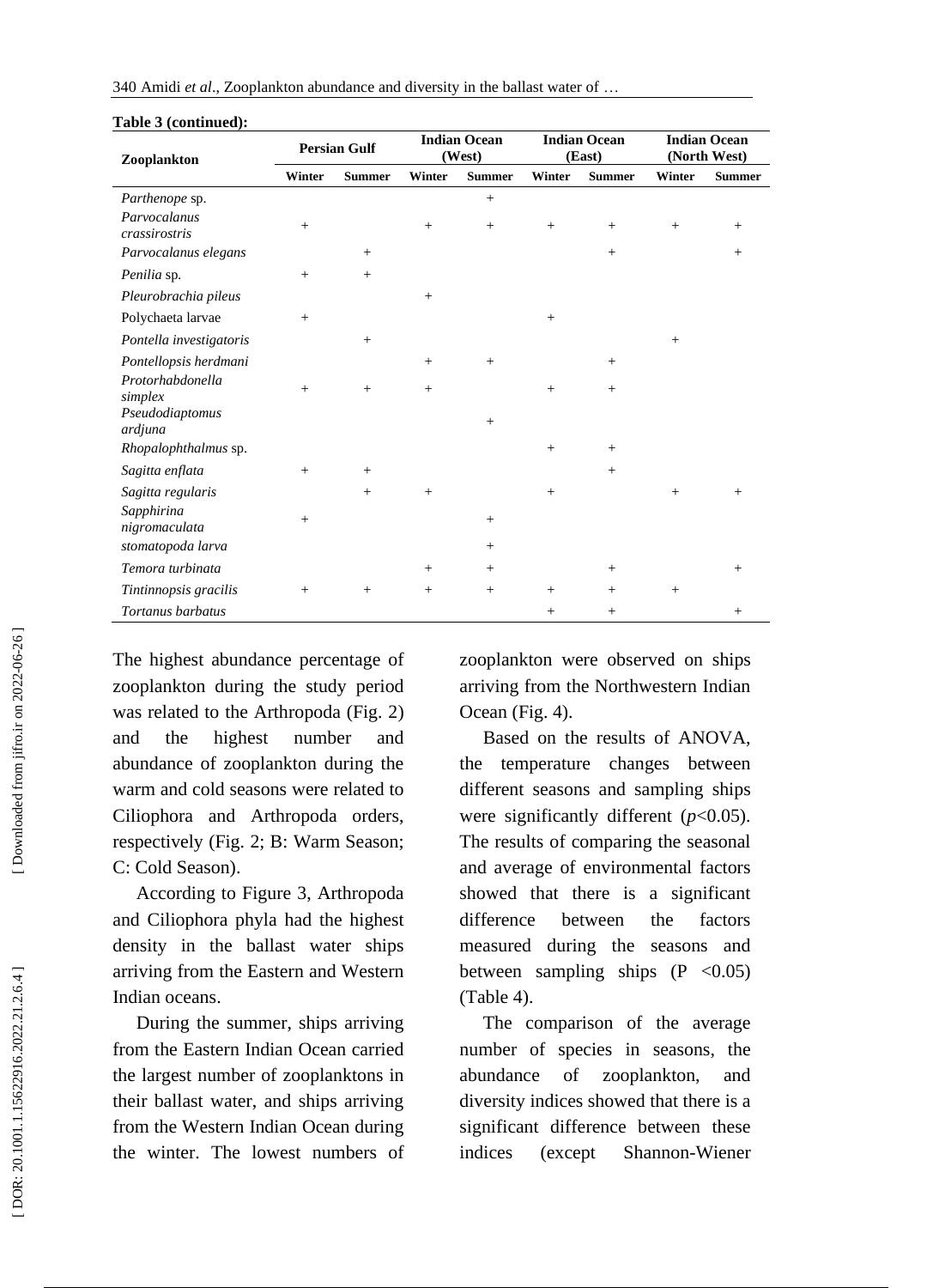# index) during the seasons and between

sampling ships  $(p<0.05)$  (Table 5).



**Figure 2: A ) Abundance percentage of the identified zooplankton phyla in the ballast water of ships entering in Shahid Rajaee Port ; B ) Warm Season; C ) Cold Season .**



Location

Figure 3: Main phyla of zooplankton sampled by origin in Shahid Rajaee Port, Hormozgan, **Iran.**

# *Pearson correlation and PCA*

The results of Pearson correlation analysis between the measured factors with the number of species, the abundance of zooplankton, and diversity indices are shown in Table 6. The results of the Pearson correlation test showed that there was a negative correlation between the measured pH

parameter and the frequency of zooplankton  $(p<0.01)$ . There was also a positive correlation between EC and Shannon diversity index (*p*<0.05) (Table 6). Also, PCA test results showed that EC, temperature, salinity, and TDS factors had the most impact in stations with the highest number of species and abundance of zooplankton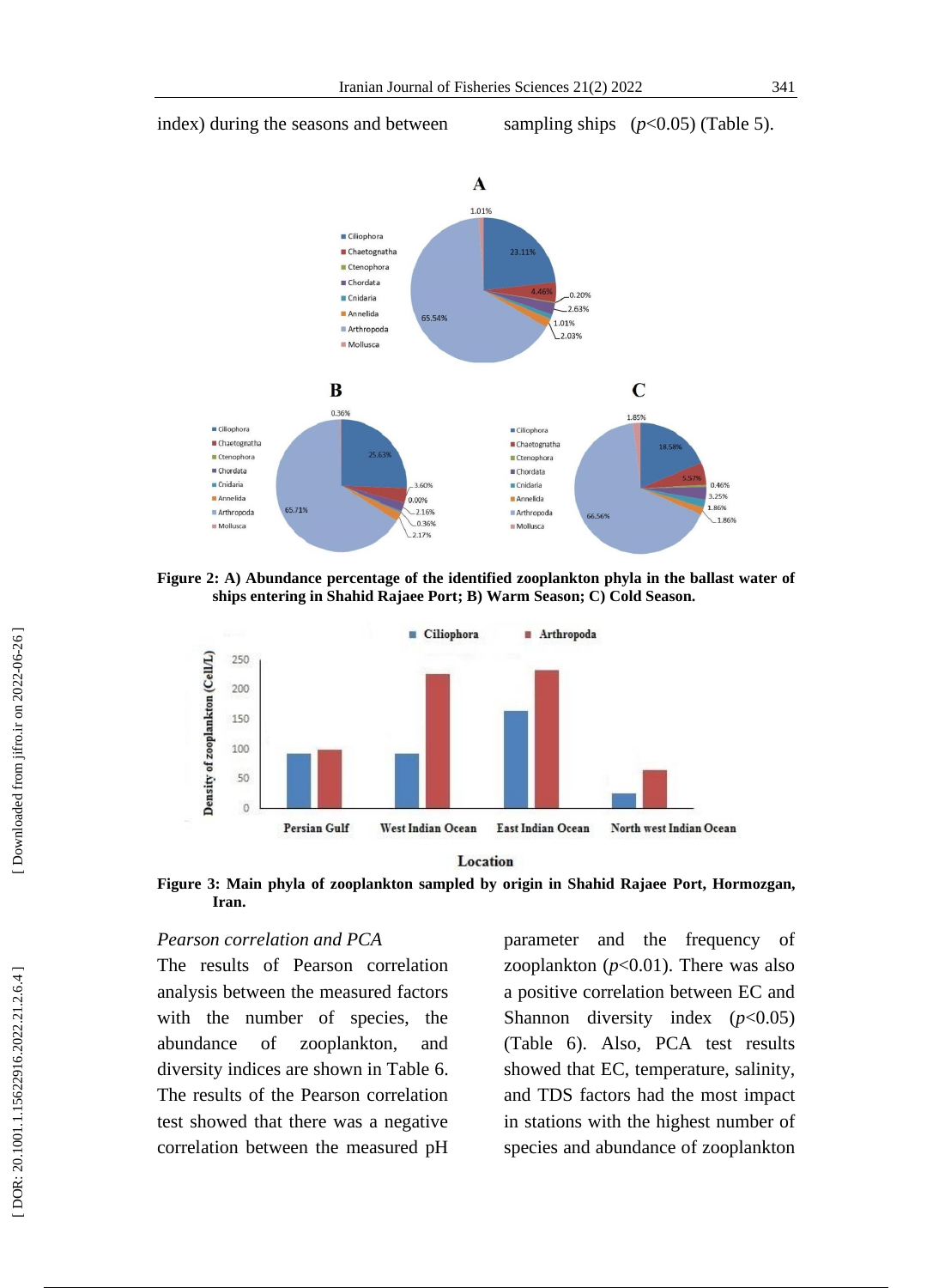such as WW1, WW2, WW3, WS1, WS2, WS3, ES2, ES3, PGW2, PGW3, PGS2, NS1, and NS2 (Persian Gulf Winter (PGW), Persian Gulf Summer (PGS), West Indian Ocean Winter (WW), West Indian Ocean Summer (WS), East Indian Ocean Winter (EW), East Indian Ocean Summer (ES), Northwest Indian Ocean Winter (NW), Northwest Indian Ocean Summer (NS) (Fig. 5).



**Figure 4: Effect of origin on the abundance of zooplankton (Cells per Liter) entering the ballast waters of Shahid Rajaee Port, Hormozgan, Iran.**

| Table 4: Comparison (Mean±SE) of measured factors at Shahid Rajaee Port during cold and |  |  |  |  |  |
|-----------------------------------------------------------------------------------------|--|--|--|--|--|
| warm seasons, Hormozgan province, Iran.                                                 |  |  |  |  |  |

| warm seasons, riormozgan province, fram |               |                               |                                |                               |                               |                                |  |  |  |
|-----------------------------------------|---------------|-------------------------------|--------------------------------|-------------------------------|-------------------------------|--------------------------------|--|--|--|
| Location                                | <b>Season</b> | <b>Temperature</b>            | <b>Salinity</b>                | рH                            | *TDS                          | $EC**$                         |  |  |  |
| Persian                                 | Winter        | $26.43 \pm 1.81^b$            | $38.33 \pm 0.26^a$             | $7.84 \pm 0.05^{ab}$          | $37.16 \pm 0.63$ <sup>a</sup> | $55.66 \pm 1.48$ <sup>ab</sup> |  |  |  |
| Gulf                                    | Summer        | $37.8 \pm 0.36$ <sup>a</sup>  | $38.16 \pm 0.98$ <sup>a</sup>  | $7.81 \pm 0.05^{\rm b}$       | $37.6 \pm 1.02^a$             | $58.5 \pm 1.38$ <sup>a</sup>   |  |  |  |
| West                                    | Winter        | $28.36\pm0.16^b$              | $35.46 \pm 0.4$ <sup>ab</sup>  | $8.1 \pm 0.05^{ab}$           | $34.06 \pm 0.42^{\text{a}}$   | $58.56 \pm 0.34$ <sup>a</sup>  |  |  |  |
| Indian<br>Ocean                         | Summer        | $37.43 \pm 0.6^a$             | $36.36 \pm 0.92$ <sup>ab</sup> | $7.76 + 0.23^b$               | $33.73 \pm 1.11^a$            | $56 \pm 2.1^{ab}$              |  |  |  |
| East                                    | Winter        | $28.7 \pm 0.57^{\rm b}$       | $33.33+0.36^b$                 | $7.87 \pm 0.02$ <sup>ab</sup> | $32.64 \pm 0.22^a$            | $51.4 + 0.25^b$                |  |  |  |
| Indian<br>Ocean                         | Summer        | $40.06 \pm 0.57$ <sup>a</sup> | $35.46 + 0.35^{ab}$            | $8.23 \pm 0.07$ <sup>a</sup>  | $36.36 \pm 0.59$ <sup>a</sup> | $56.4 + 1.28$ <sup>ab</sup>    |  |  |  |
| North<br>West                           | Winter        | $28.06 \pm 1.66^b$            | $34.76 + 1.61^{ab}$            | $7.95 \pm 0.03^{ab}$          | $35.7 + 2.43^a$               | $52.43 + 2.86^{ab}$            |  |  |  |
| Indian<br>Ocean                         | Summer        | $39.13 \pm 1.09^a$            | $33.5 \pm 1.84^b$              | $8.04 \pm 0.05$ <sup>ab</sup> | $37.06 \pm 2.24$ <sup>a</sup> | $52.08 \pm 1.68$ <sup>ab</sup> |  |  |  |

The same letters mean no difference and different letters mean a significant difference at the 5% level between experimental regions.\* EC: Electrical conductivity \*\*TDS: Total dissolved solids.

# *Similarity*

The results of the similarity test by Jaccard and Sorenson similarity indices showed that the highest similarity between WW and ES (Jaccard: 0.41 and Sorenson: 0.582) and the lowest similarity between WS and EW (Jaccard: 0.1 and Sorenson: 0.182) and WS and NW (Jaccard: 0.1 and Sorenson: 0.182) were observed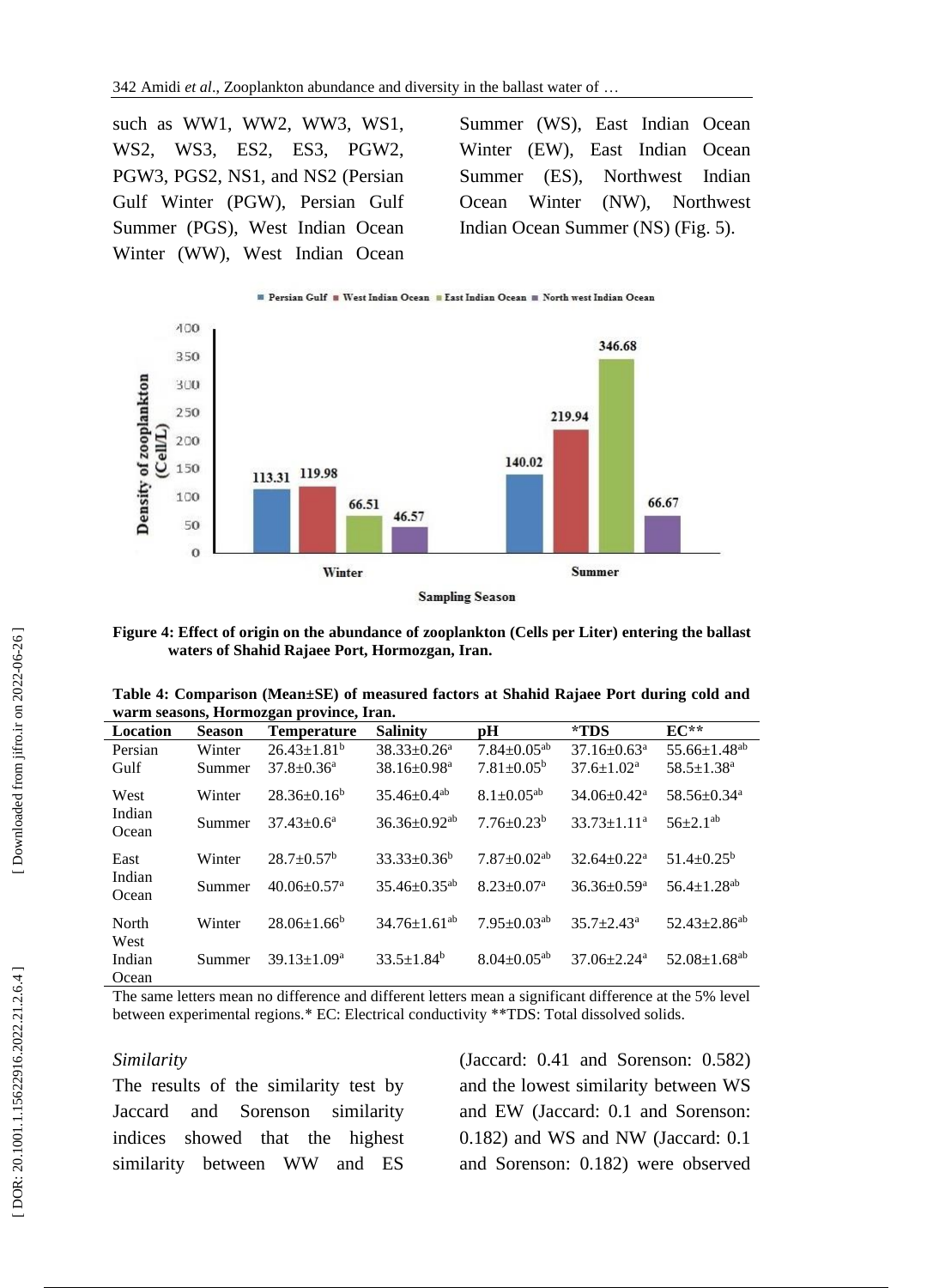(Table 7). Also, the results of the cluster diagram showed that there was the highest similarity between WW and ES at the level of 54% and the

lowest similarity between NW at the level of 24% with other regions (Fig. 6).

**Table 5: Comparison (Mean±SE) of Taxa, Individual, Simpson and Shannon diversity indices at Shahid Rajaee Port during cold and warm seasons, Hormozgan province, Iran**

| Location     | <b>Season</b> | Taxa                          | <b>Individual</b>             | <b>Simpson</b>                | <b>Shannon</b>               |
|--------------|---------------|-------------------------------|-------------------------------|-------------------------------|------------------------------|
| Persian Gulf | Winter        | $8 + 2.64$ <sup>abc</sup>     | $6.1 + 2.89$ <sup>a</sup>     | $0.8 \pm 0.04$ <sup>ab</sup>  | $1.82 \pm 0.28$ <sup>a</sup> |
|              | Summer        | $6+1.52$ <sup>bc</sup>        | $35.66 \pm 25.65^{ab}$        | $0.66 \pm 0.08^a$             | $1.39 \pm 0.27$ <sup>a</sup> |
| West Indian  | Winter        | $10.66 \pm 1.45^{ab}$         | $7.01 \pm 1.52$ <sup>a</sup>  | $0.86 \pm 0.01$ <sup>ab</sup> | $2.16\pm0.14^a$              |
| Ocean        | Summer        | $9.33 + 1.45$ <sup>abc</sup>  | $48 + 39.35^{\text{a}}$       | $0.85 \pm 0.02^a$             | $2.06 \pm 0.17$ <sup>a</sup> |
| East Indian  | Winter        | $5.33 \pm 1.2$ <sup>bc</sup>  | $6.77 + 4.48$ <sup>ab</sup>   | $0.73 \pm 0.05^{ab}$          | $1.46 \pm 0.21$ <sup>a</sup> |
| Ocean        | Summer        | $12.33 \pm 1.2^a$             | $11.44 + 3.49^a$              | $0.84 \pm 0.04$ <sup>a</sup>  | $2.17 \pm 0.23$ <sup>a</sup> |
| North West   | Winter        | $4 + 2.51$ °                  | $2.53 + 1.73^b$               | $0.43 \pm 0.25^b$             | $0.9+0.61^a$                 |
| Indian Ocean | Summer        | $4.66 \pm 1.76$ <sup>bc</sup> | $3.99 \pm 1.37$ <sup>ab</sup> | $0.67 \pm 0.09$ <sup>ab</sup> | $1.3 \pm 0.36^a$             |

The same letters mean no difference and different letters mean a significant difference at the 5% level between experimental regions.

**Table 6: Pearson correlation between measured factors with Taxa, Individual, Simpson, and Shannon diversity indices at Shahid Rajaee Port during cold and warm seasons, Hormozgan province, Iran .**

|             | - <b>-</b> - - - - - - , .<br><b>Zooplankton Correlation</b> | Taxa     | <b>Abundance</b> | <b>Simpson</b> | <b>Shannon</b> |
|-------------|--------------------------------------------------------------|----------|------------------|----------------|----------------|
|             | Pearson Correlation                                          | 0.288    | 0.333            | 0.246          | 0.257          |
| Temperature | $Sig. (2-tailed)$                                            | 0.172    | 0.112            | 0.246          | 0.225          |
|             | N                                                            | 24       | 24               | 24             | 24             |
|             | Pearson Correlation                                          | 0.074    | 0.307            | 0.065          | 0.074          |
| Salinity    | $Sig. (2-tailed)$                                            | 0.730    | 0.144            | 0.764          | 0.730          |
|             | N                                                            | 24       | 24               | 24             | 24             |
|             | Pearson Correlation                                          | 0.089    | $-0.665**$       | 0.026          | 0.019          |
| pH          | Sig. (2-tailed)                                              | 0.680    | 0.000            | 0.906          | 0.930          |
|             | N                                                            | 24       | 24               | 24             | 24             |
|             | <b>Pearson Correlation</b>                                   | 0.176    | 0.126            | 0.265          | 0.215          |
| <b>TDS</b>  | $Sig. (2-tailed)$                                            | 0.412    | 0.558            | 0.210          | 0.312          |
|             | N                                                            | 24       | 24               | 24             | 24             |
|             | <b>Pearson Correlation</b>                                   | $0.413*$ | 0.178            | 0.388          | $0.425*$       |
| EС          | $Sig. (2-tailed)$                                            | 0.045    | 0.405            | 0.061          | 0.038          |
|             | N                                                            | 24       | 24               | 24             | 24             |

\*\* Correlation is significant at the 0.01 level (2 -tailed); \* Correlation is significant at the 0.05 level (2 -tailed).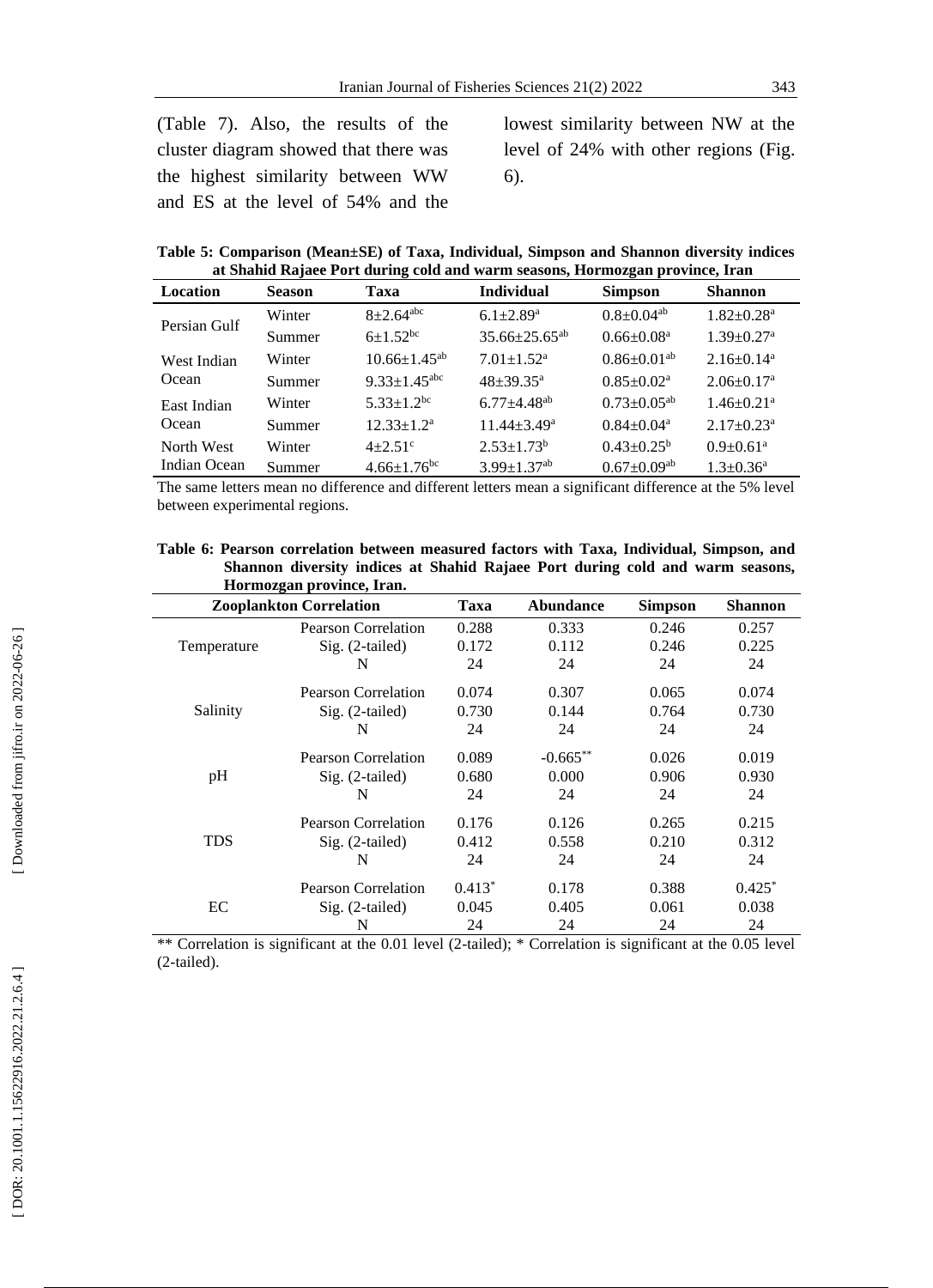

**Figure 5: Principle Component Analysis (PCA) based on the measured factors, Taxa, Individual, Simpson, and Shannon diversity indices at Shahid Rajaee Port during cold and warm seasons, Hormozgan province, Iran. Persian Gulf Winter (PGW), Persian Gulf Summer (PGS), West Indian Ocean Winter (WW), West Indian Ocean Summer (WS), East Indian Ocean Winter (EW), East Indian Ocean Summer (ES), Northwest Indian Ocean Winter (NW), Northwest Indian Ocean Summer (NS).**

| warm seasons, Hormozgan Province, Iran |              |              |              |           |              |       |              |           |       |
|----------------------------------------|--------------|--------------|--------------|-----------|--------------|-------|--------------|-----------|-------|
| <b>Region</b><br>and<br><b>Season</b>  | <b>Index</b> | <b>PGW</b>   | <b>PGS</b>   | <b>WW</b> | WS           | EW    | <b>ES</b>    | <b>NW</b> | NS    |
| <b>PGW</b>                             | Jaccard      | $\mathbf{1}$ | 0.267        | 0.278     | 0.265        | 0.214 | 0.3          | 0.133     | 0.207 |
|                                        | Sorenson     | 1            | 0.421        | 0.435     | 0.419        | 0.353 | 0.462        | 0.235     | 0.343 |
| <b>PGS</b>                             | Jaccard      |              | $\mathbf{1}$ | 0.182     | 0.156        | 0.16  | 0.237        | 0.174     | 0.2   |
|                                        | Sorenson     |              | 1            | 0.308     | 0.27         | 0.276 | 0.383        | 0.296     | 0.333 |
| WW                                     | Jaccard      |              |              | 1         | 0.136        | 0.194 | 0.41         | 0.2       | 0.226 |
|                                        | Sorenson     |              |              | 1         | 0.24         | 0.324 | 0.582        | 0.333     | 0.368 |
| WS                                     | Jaccard      |              |              |           | $\mathbf{1}$ | 0.1   | 0.333        | 0.1       | 0.207 |
|                                        | Sorenson     |              |              |           | $\mathbf{1}$ | 0.182 | 0.5          | 0.182     | 0.343 |
| EW                                     | Jaccard      |              |              |           |              | 1     | 0.303        | 0.19      | 0.174 |
|                                        | Sorenson     |              |              |           |              | 1     | 0.465        | 0.32      | 0.296 |
| ES                                     | Jaccard      |              |              |           |              |       | 1            | 0.132     | 0.184 |
|                                        | Sorenson     |              |              |           |              |       | $\mathbf{1}$ | 0.233     | 0.311 |
| <b>NW</b>                              | Jaccard      |              |              |           |              |       |              | 1         | 0.182 |
|                                        | Sorenson     |              |              |           |              |       |              | 1         | 0.308 |
| <b>NS</b>                              | Jaccard      |              |              |           |              |       |              |           | 1     |
|                                        | Sorenson     |              |              |           |              |       |              |           | 1     |

**Table 7: Similarity comparison of sampled zooplankton at Shahid Rajaee Port during cold and warm seasons, Hormozgan Province, Iran**

Persian Gulf Winter (PGW), Persian Gulf Summer (PGS), West Indian Ocean Winter (WW), West Indian Ocean Summer (WS), East Indian Ocean Winter (EW), East Indian Ocean Summer (ES), Northwest Indian Ocean Winter (NW), Northwest Indian Ocean Summer (NS).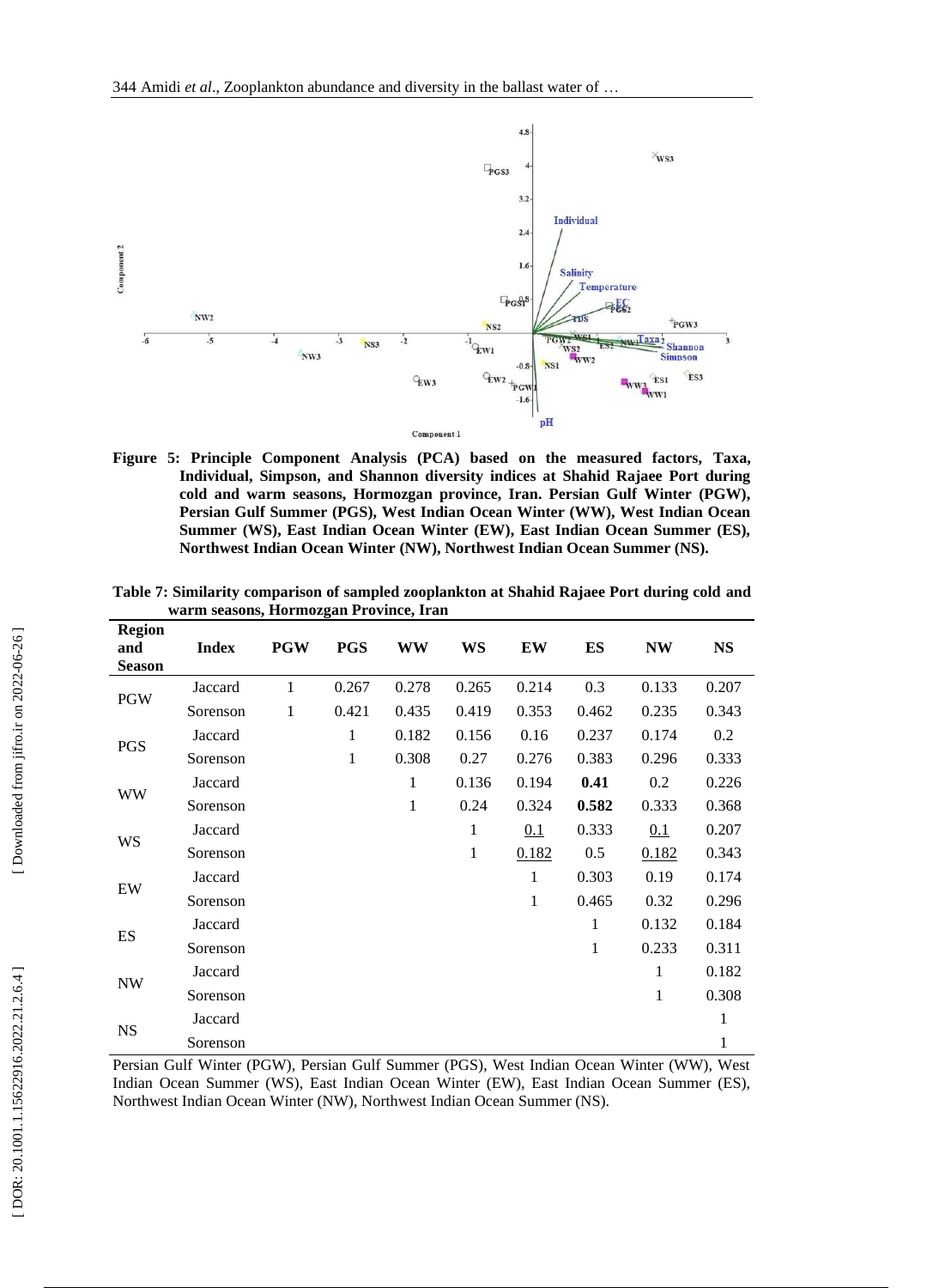

**Figure 6: Seasonal similarity comparison of sampled zooplankton at Shahid Rajaee Port during cold and warm seasons, Hormozgan province, Iran. Persian Gulf Winter (PGW), Persian Gulf Summer (PGS), West Indian Ocean Winter (WW), West Indian Ocean Summer (WS), East Indian Ocean Winter (EW), East Indian Ocean Summer (ES), Northwest Indian Ocean Winter (NW), Northwest Indian Ocean Summer (NS).**

#### **Discussion**

The results of some studies have shown that non -biological parameters such as transparency, pH, and the temperature in proportion to seasonal fluctuations affect the diversity and abundance of planktonic communities (Gabyshev and Gabyshevav, 2019). The measured temperatures of the tanks were in the temperature range of the Persian Gulf and were close to previous studies in this field (Nosrati - Ghods *et al*., 2017). In total, the salinity of the measured water samples of the reservoirs was close to the salinity reported in the waters of the Persian Gulf and the Sea of Oman (Gwarmbeddin and Mosavi Dehmordi, 2019). The changes observed in the pH of the reservoir water ballast are usually due to the water nature of the oceans, which is currently alkaline (Taneez *et al.,* 2015). Due to the acidification of the seas due to human activities and the

fact that the Persian Gulf is a semi closed sea and has a high potential for acidification, this range of pH does not pose a problem in the marine ecosystem (Kuffner *et al*., 2008).

 During this study, 8 phyla, 11 classes, 15 orders, 35 families, and 57 species of zooplanktonic communities were identified that arthropod had the highest species diversity, which conformed to the results obtained for waters of Bandar Abbas (Sadeghi *et al*., 2018), and those on Saudi Coasts (Aziz *et al*., 2003). Also, Acartiidae and Paracalanidae with 5 species had the highest number of species. In the study of Rezaei *et al*. (2010) on the zooplankton transmitted through the water ballast of ships in Shahid Rajae e Port in Bandar Abbas, 25 genera and species from 9 families including Oncaeidae, Oithonidae, Tachidiidae, Sagittidae, Eucalanidae Temoridae, Centropagidae, Paracalanidae, and Acartiidae were identified. In the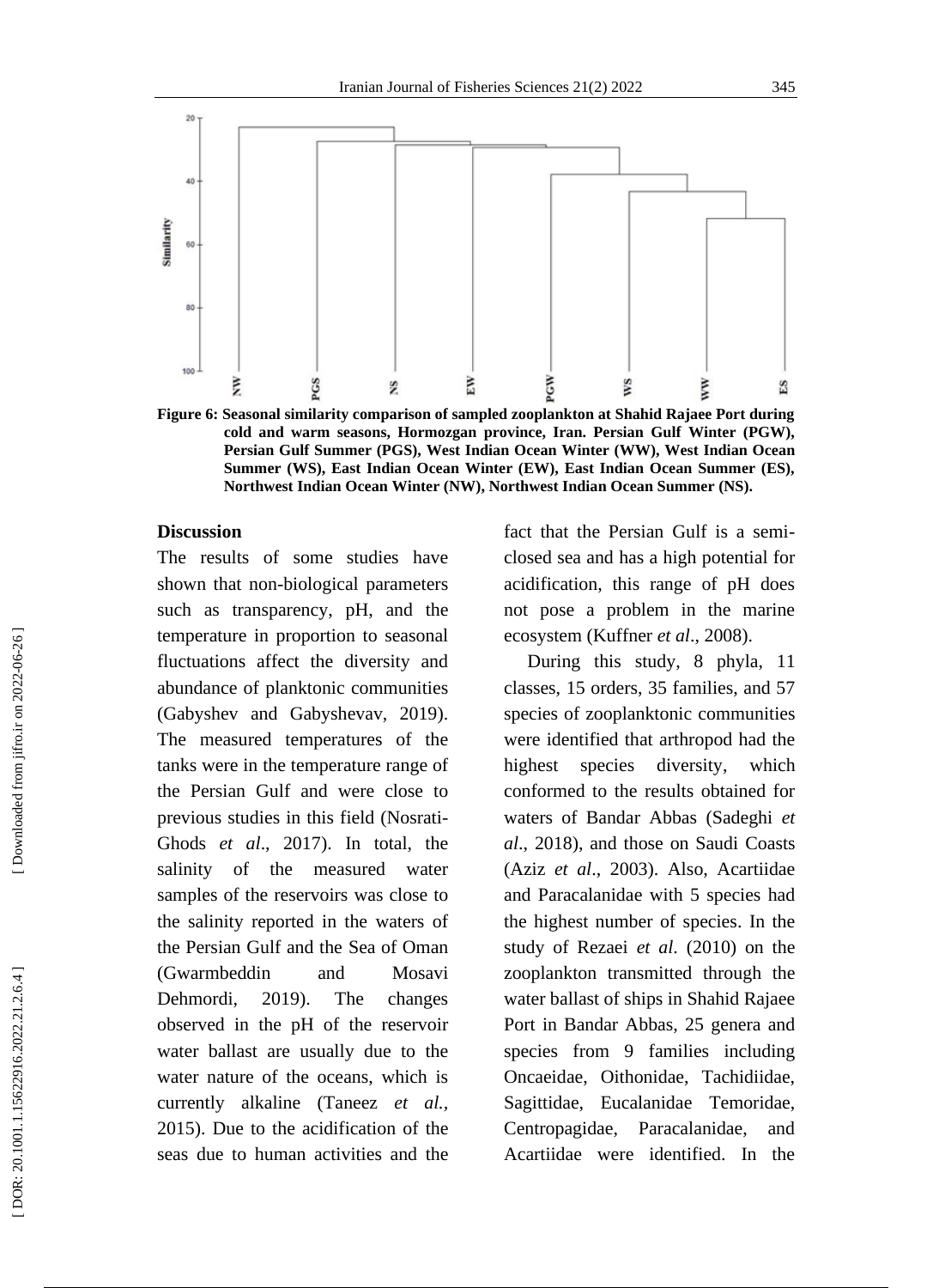study Salami and Savari (2017) on the identification of zooplankton groups transferred by water discharge of incoming ships to Imam Khomeini Port, a total of 21 families and 81 genera were reported, including 11 families Oithonidae, Oithonidae, Paracalanidae, Ectinosomatidae, PontellidadSididae, Sapphirinidae, Codonellidae, Oikopleuridae, Diphyidae, Oncaeidae, and Acartiidae which had the highest frequency. Zooplankton populations in ship ballast tanks may be affected by factors such as lack of light, adverse effects of non -living changes, water movements in the tank, food shortages, travel time, and vibrations caused by the ship's engine (Gollasch *et al*., 2000). The diversity of species within ballast tanks can affect the environment and the region where the ballast water change operation has been performed (Chandy *et a l*., 1991; Carter *et al.,* 2005; McCollin *et al*., 2007; Kumar *et al*., 2020) .

 Zooplankton was found in all 24 ships entering the port of Shahid Rajaee (Persian Gulf). The number of species in the ballast water of ships originating in the Persian Gulf included 30 species, the Western Indian Ocean included 31 species, the Eastern Indian Ocean included 34 species and the Northwestern Indian Ocean included 21 species during the two cold and warm seasons. Some families of copepods (such as *Oithonidae simplex* ) are common species in the Persian Gulf and the Gulf of Oman. The highest similarity

was observed between the identified species in the ballast water of ships originating in the Eastern Indian Ocean in the warm season and the Western Indian Ocean in winter due to the flow of water during the summer monsoon to the east and west (Gollasch *et al*., 2000). The least similarity was observed between the identified species in the northwest. The reason for the low number of species can be due to the ballast water treatment in ships No. 20 and 21 that entered the Shahid Rajaee Port from India. In this study, the 57 zooplankton species observed in the ballast water of ships entering Shahid Rajaee Port were considered as indigenous species, previously reported by Al -Yamani *et al*. (2011) in a similar study. Liu *et al*. (2019) reported that the risk of species transfers by different types of ships entering the port of Kaohsiung in Taiwan is the same. Due to the lack of invasive species among the studied samples, the implementation of the reservoir ballast water exchange method can be appropriate to moderate the risk of transmission of invasive species, and Ship balance water management should always be monitored because cysts may be present in ship floor sediments and may grow up to six months later (Hallegraeff, 1998; Tolian *et al*., 2021). However, due to the tolerance of a wide range of different physicochemical environmental factors by different microorganisms and also the possibility of their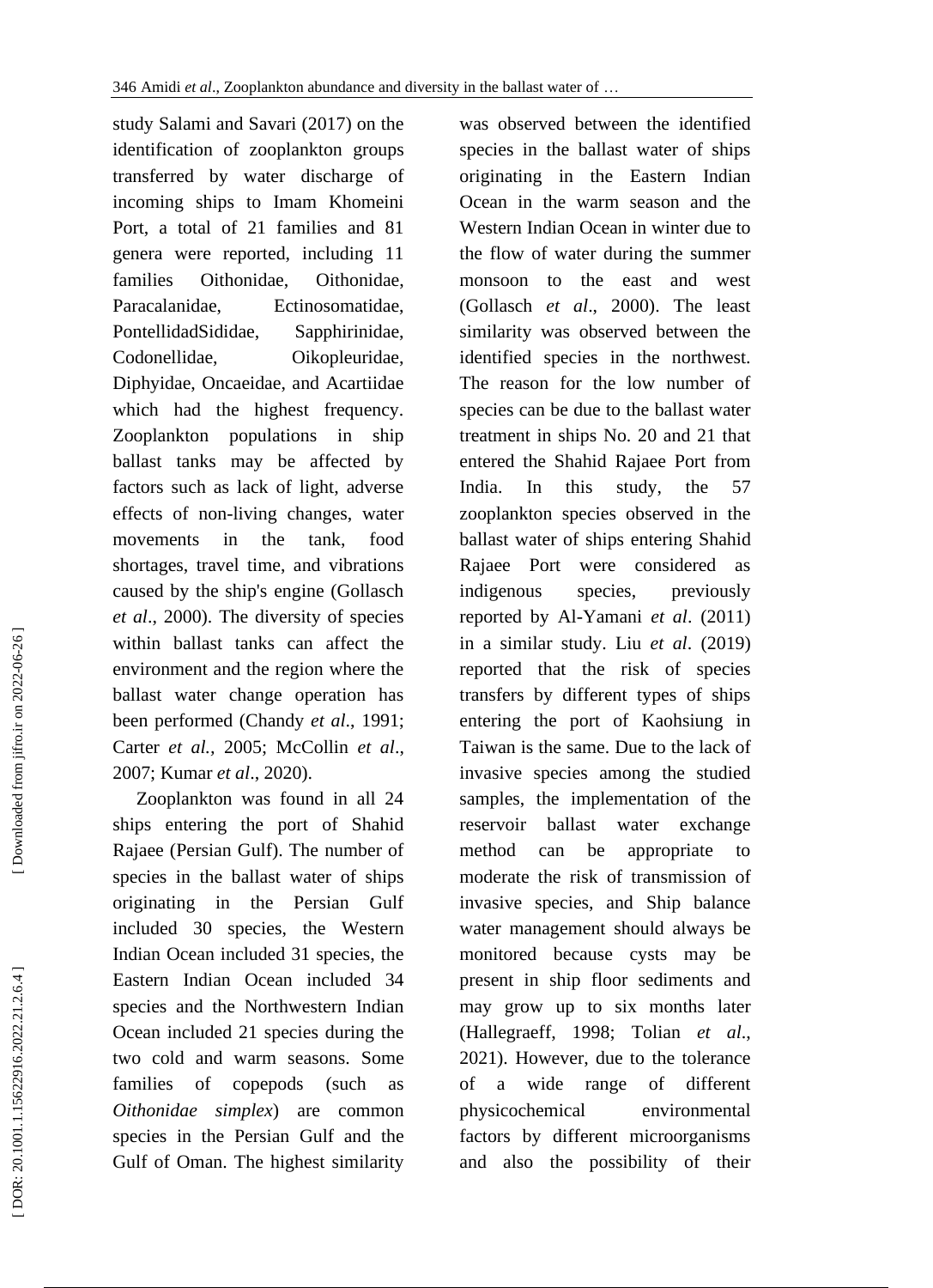flourishing even in small numbers, it is recommended to use mechanical (such as filtration and separation) , physical (such as sterilization by ozone, heat, electric currents and ultra -violet light) and chemical (such as adding biocides to ballast water, or combination of several treatment systems (with accurate and complete implementation of reservoir water change method (Chen *et al*., 2021). Some researchers also consider the use of physical and chemical water treatment methods of ship ballast to be effective in eliminating invasive aquatic species (Tokus, 2019). However, the type of treatment system used depends on factors such as installation and maintenance costs, type of vessel, age of the vessel, and the region (Vorkapić *et al*. 2018). This is especially necessary for ships operating outside the Persian Gulf to change their ballast water. Also, the number of plankton species found in the ballast tanks due to sampling problems such as the large volume of water balance, shape, size, and the number of ballast tanks, uneven distribution, and their specific behavior in the tanks do not indicate the actual number of transferred species (Tolian *et al*., 2021). These limitations can be considered a challenge for future studies.

 Therefore, due to the existing limitations and the lack of seasons effect on the density of species transported by the water ballast of ships  $(p>0.05)$ , the results of this study point to the effective

performance of the present methods for ballast water management in reducing the risk of micro -organism invasions, and their compatibility with the special conditions of the Persian Gulf with high salinity and temperature. There should be monitoring programs on the water quality of water ballast tanks to prevent the entry of invasive species in all seasons . Considering the potential growth of cysts and larvae, this can be construed as a threat against ecosystems. This information can be used as valuable information to assess the early risks of invasive species in the future and be an important tool for performing assessment and measurement of water ballast management .

According to the results obtained , Ship ballast water is one of the factors transferring different zooplankton species from the origin of the ship to the Persian Gulf . The results showed that the transferred species from the waters of the East, West , and Northeast of the Indian Ocean and other parts of the Persian Gulf to the waters of Rajai Port are similar to the species of the Persian Gulf and the invasive species or Non -natives were not identified among them. It is noteworthy that the Persian Gulf has a more acidic pH and higher salinity than the Indian Ocean, which reduces the survival of zooplankton. However, there is always a risk that invasive or resistant species will enter the ballast water tanks and become a major threat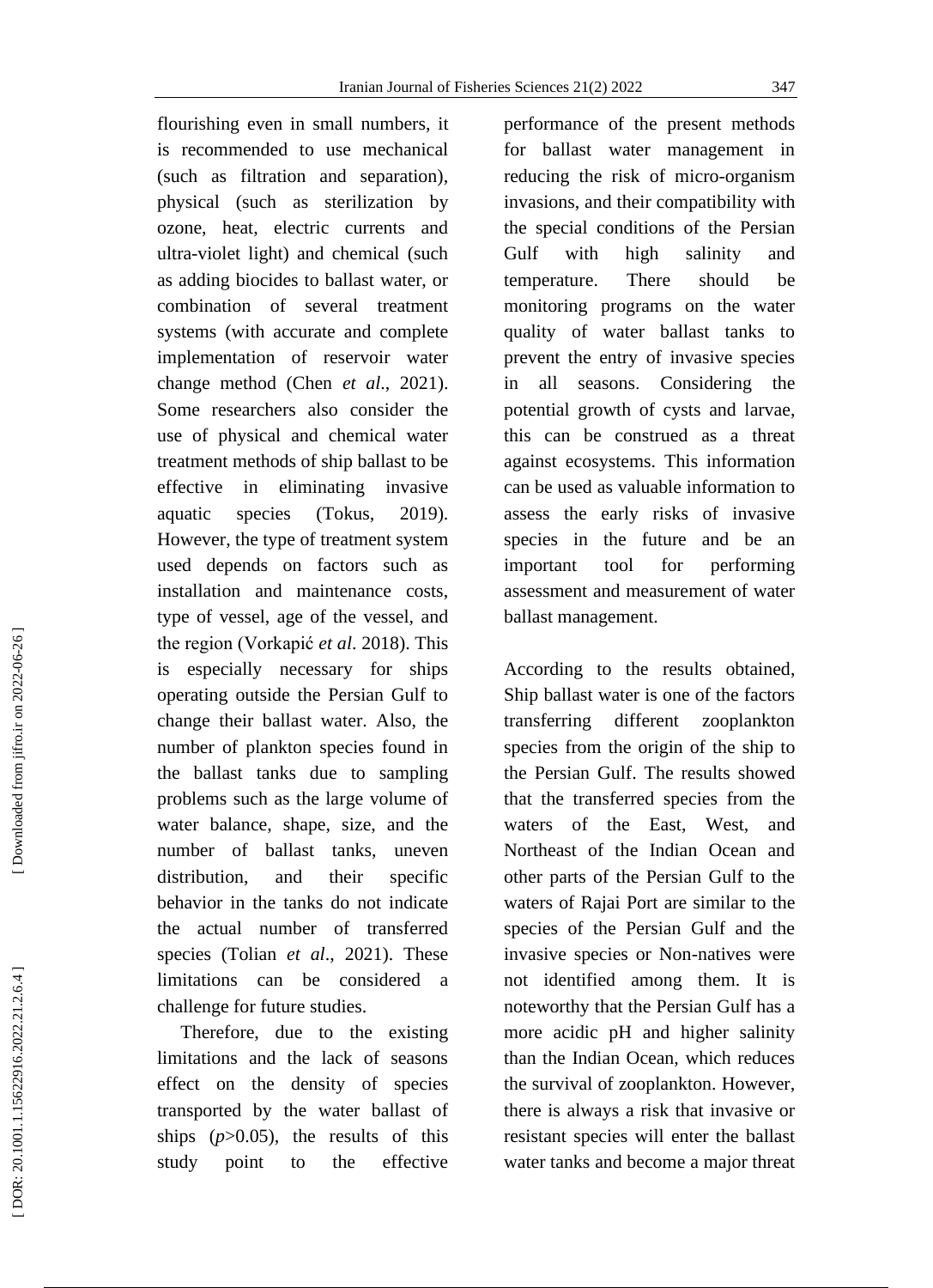to the ecosystem by adapting to the environment. Therefore, continuous management and monitoring of ballast water is an important issue.

# **References**

- **Ali, M., Al -Yamani, F. and Khalaf,**
- **T.A., 2009.** Observation of *Acartia* (Acartiella) *faoensis* (Copepoda, Calanoida, Acartiidae) near Bubiyan Island in the north of Kuwait. *Crustaceana*, 82( **8**), 1073 - 1077.

DOI[:10.1163/156854009X448871](http://dx.doi.org/10.1163/156854009X448871)

- **Alim, M.A., 2021.** Climate change and its challenges for the marine environment with special reference to ecological aspects in Bangladesh. *International Journal of Maritime Crime and Security*,  $2(1)$ . **1**), 32 DOI: 10.1017/9781108684644.033
- **Al -Yamani, F.Y., Skryabin, V., Gubanova, A., Khvorov, S. and Prusova, I., 2011**. Marine zooplankton practical guide. (Volumes I and II). Kuwait Institute for Scientific Research, Kuwait, 399P.
- **Anderson, M., Gorley, R.N. and Clarke, K.P., 2019.** for Primer: Guide to Software and Statistical Methods; PRIMER -e: Plymouth, UK, 2008.
- **Azis, P.A., Al -Tisan, I.A., Daili, M.A., Green, T.N., Dalvi, A.G.I. and Javeed, M.A., 2003**. Chlorophyll and plankton of the Gulf coastal waters of Saudi Arabia bordering a desalination plant. *Desalination* , 154( **3**), 291 -

302. DOI: 10.1016/S0011 - 9164(03)80044 - 9

- **Boltovskoy, D., Almada, P. and Correa, N., 2011**. Biological invasions: assessment of threat from ballast -water discharge in Patagonian (Argentina) ports. *Environmental Science & Policy* , 14 ( **5**), 578 -583. DOI[:10.1016/j.envsci.2011.03.007](http://dx.doi.org/10.1016/j.envsci.2011.03.007)
- **Carter, C.M., Ross, A.H., Schiel, D.R., Howard -Williams, C. and Hayden, B., 2005**. In situ microcosm experiments on the influence of nitrate and light on phytoplankton community composition. *Journal of Experimental Marine Biology and*   $Ecology$ ,  $326(1)$ , 1-13. -13. DOI: 10.1016/j.jembe.2005.05.006
- **Carney, K.J., Minton, M.S., Holzer, K.K., Miller, A.W., McCann, L.D. and Ruiz, G.M., 2017.** Evaluating the combined effects of ballast water management and trade dynamics on transfers of marine organisms by ships. *PloS one* , 12( **3**), e0172468 . DOI: [10.1371/journal.pone.017246](https://doi.org/10.1371/journal.pone.0172468) [8](https://doi.org/10.1371/journal.pone.0172468)
- **Chandrasekera, W.U. and Fernando, M.A.S.T., 2009**. Accidental introduction of alien plankton into the Sri Lankan coastal zone through ballast water of cargo ships. *Sri Lanka Journal of Aquatic Sciences*, 14(**87**), 87 - 103.
- **Chandy, J.P., Al -Tisan I., Munshi, H.A. and El Reheim, H.A., 1991.** Marine phytoplankton: A study on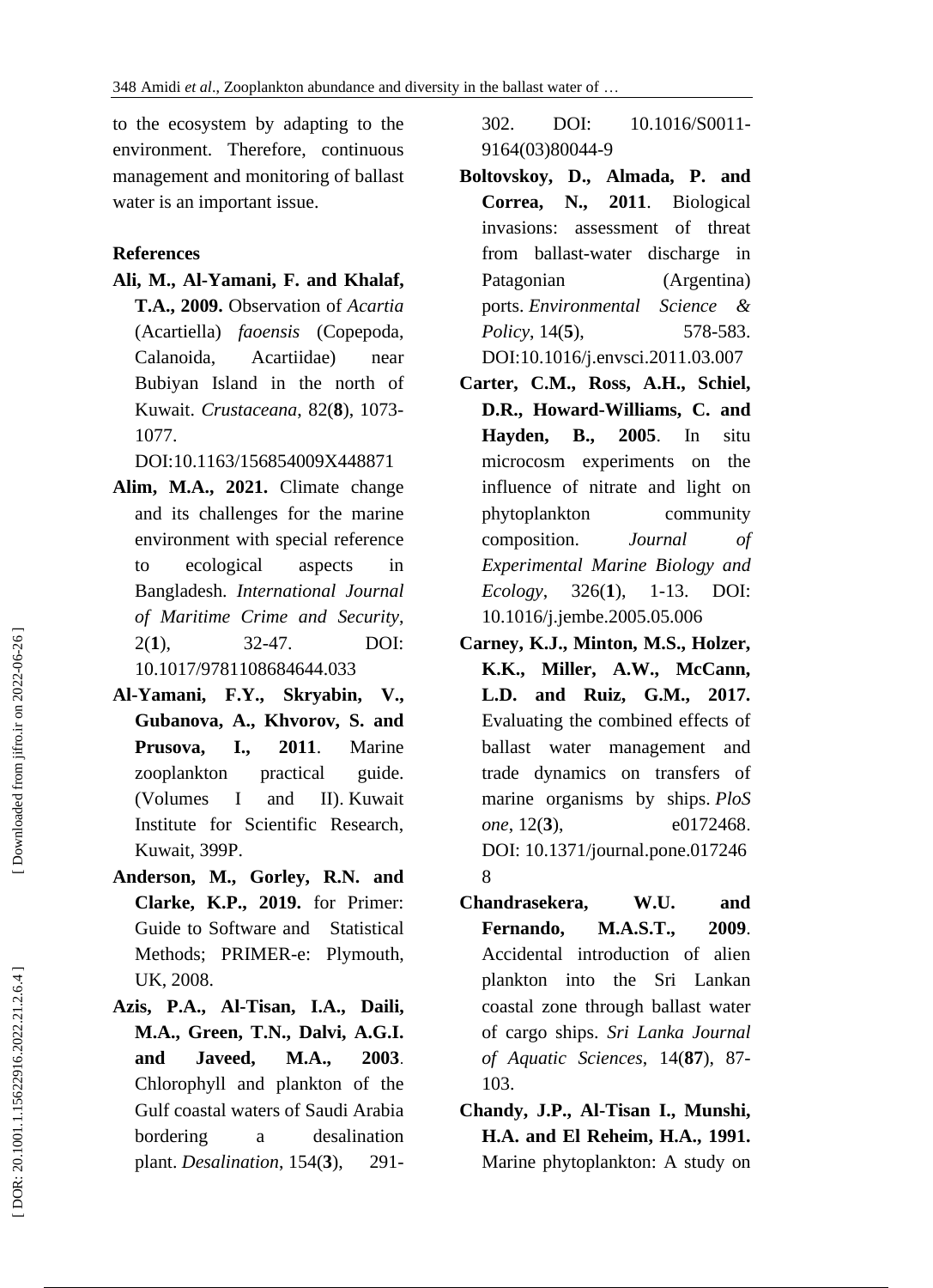seasonal abundance and distribution in Al -Jubail. *Research Activities and Studies*, 2, 300 -335.

- **Chen, N., Yang, Z. and Luo, W., 2021.** The Working Principle of Ballast Water Management System. In Development and Implementation of Ship BWMS (pp. 15 Springer, Singapore. DOI: 10.1007/978 -981 - 33 -6865 -1\_3
- **Choi, K.H., Kimmerer, W., Smith, G., Ruiz, G.M. and Lion, K., 2005.** Post -exchange zooplankton in ballast water of ships entering the San Francisco Estuary. *Journal of Plankton Research* , 27( **7**), 707 - 714. DOI: 10.1093/plankt/fbi044
- **Chu, K.H., Tam, P.F., Fung, C.H. and Chen, Q.C., 1997.** A biological survey of ballast water in container ships entering Hong Kong. In Asia -Pacific Conference on Science and Management of Coastal Environment (pp.  $201 -$ 206). Springer, Dordrecht.
- **David, M., Gollasch, S., Cabrini, M., Perkovič, M., Bošnjak, D. and Virgilio, D., 2007**. Results from the first ballast water sampling study in the Mediterranean Sea–the Port of Koper *. Marine Pollution Bulletin*, 54(1), 53  $53 - 65.$ DOI:10.1016/j.marpolbul.2006.08. 041
- **David, M., Gollasch, S. and Hewitt, C., 2015.** Global maritime transport and ballast water management. Springer, 306P.

Netherlands. DOI: 0.1007/978 -94 - 017 -9367 - 4

- **Demirel, H., Akyuz, E., Celik, E. and Alarcin, F., 2019**. An interval type -2 fuzzy Qualiflex approach to measure performance effectiveness of ballast water treatment (BWT) system on -board ship. *Ships and Offshore Structures* , 14( **7**), 675 - 683. DOI:
	- 10.1080/17445302.2018.1551851
- **Desai, D.V., Narale, D., Khandeparker, L. and Anil, A.C., 2018.** Potential ballast water transfer of organisms from the west to the east coast of India: insights through on board sampling. *Journal of sea research* , 133, 88 88-99. . DOI: 10.1016/j.seares.2017.03.010
- **Diasamidze, M. and Shotadze, A., 2019.** Ballast water management and their system processing. Fundamental and applied researches in practice of leading scientific schools, 31( **1**), pp.58-60.

DOI:10.33531/farplss.2019.1.11

- **Elliott, A.C. and Woodward, W.A. , 2007.** Statistical analysis quick reference guidebook: With SPSS examples. Sage.
- **Gabyshev, V.A. and Gabysheva, O.I., 2019**. Assessing the Key Environmental Factors in the Formation of Phytoplankton Spatial Structure in Large Subarctic Rivers (East Siberia). Water Resources, 46(4), 563-570. DOI:

10.1134/S0097807819040092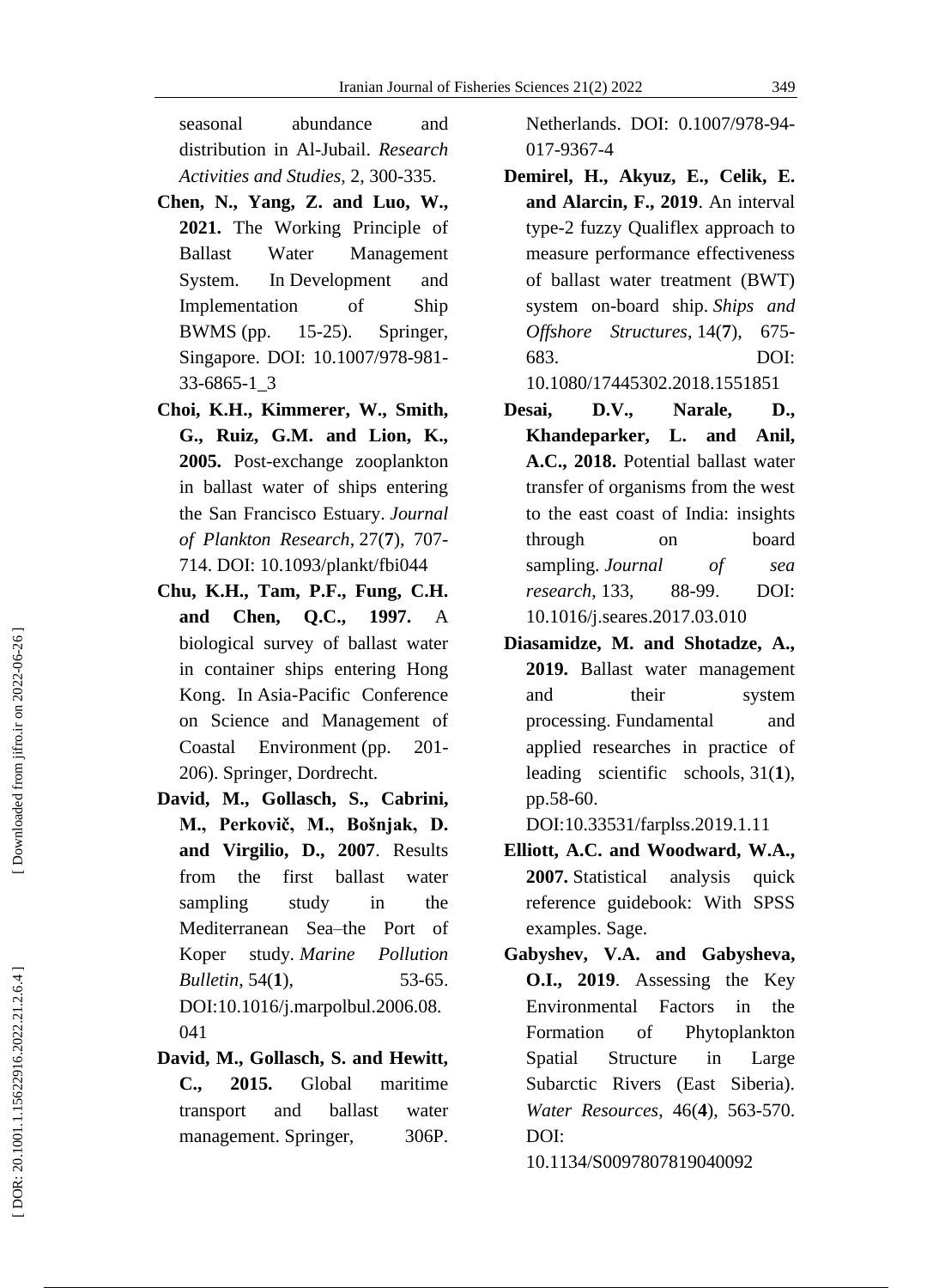- **Ghotbeddin, N. and Mosavi Dehmordi, L., 2019**. Investigation of physicochemical factors, chl -a and primary production in Mahshahr Creeks (Northwest Persian Gulf). *Iranian Journal of Fisheries and Sciences*, 18( **1** ) , 83 - 94. DOI:
	- 10.22092/ijfs.2018.117467
- **Gollasch, S., 1997 .** Removal of barriers to the effective implementation of ballast water control and management measures in developing countries. Report of GEF/IMO/UNDP Project, IMO, London.
- **Gollasch, S., Rosenthal, H., Botnen, H., Hamer, J., Laing, I., Leppäkoski, E., Macdonald, E., Minchin, D., Nauke, M., Olenin, S. and Utting, S., 2000**. Fluctuations of Zooplankton Taxa in Ballast Water during Short ‐Termand Long Long-Term Ocean-Going Voyages. *International Review of Hydrobiology: A Journal Covering all Aspects of Limnology and Marine Biology*, 85( **5** ‐ **6**), 597 -608. DOI: 10.1002/1522 -2632
- **Gollasch, S., David, M., Voigt, M., Dragsund, E., Hewitt, C. and Fukuyo, Y., 2007**. Critical review of the IMO international convention on the management of ships' ballast water and sediments. *Harmful* , 6( **4**), 585 -600.

DOI:10.1016/j.hal.2006.12.009

**Grob, C. and Pollet, B.G., 2016**. Regrowth in ship's ballast water tanks: Think again!. *Marine Pollution Bulletin*, 109( **1**), 46 -48. [DOI:](https://doi.org/10.1016/j.marpolbul.2016.04.061) 

[10.1016/j.marpolbul.2016.04.061](https://doi.org/10.1016/j.marpolbul.2016.04.061)

- **Hallegraeff, G.M., 1993**. A review of harmful algal blooms and their apparent global increase. *Phycologia* , 32( **2**), 79 -99. DOI: [10.2216/i0031](http://dx.doi.org/10.2216/i0031-8884-32-2-79.1)-8884-32-2-[79.1](http://dx.doi.org/10.2216/i0031-8884-32-2-79.1)
- **Hallegraeff, G.M., 1998**. Transport of toxic dinoflagellates via ships ballast water: bioeconomic risk assessment and efficacy of possible ballast water management strategies. *Marine Ecology Progress* Series, 168, 297-309. DOI: 10.3354/meps168297
- **Harris, R., Wiebe, P., Lenz, J., Skjoldal, H.R. and Huntley, M., 2000** zooplankton methodology manual. Elsevier.
- **Hess -Erga, O.K., Moreno -Andrés, J., Enger, Ø. and Vadstein, O., 2019**. Microorganisms in ballast water: disinfection, community dynamics, and implications for management. *Science of the Total Environment* , 657,704 - 716 . [DOI:](https://doi.org/10.1016/j.scitotenv.2018.12.004)  [10.1016/j.scitotenv.2018.12.004](https://doi.org/10.1016/j.scitotenv.2018.12.004)
- **Izadi, A., Dobaradaran, S., Nabipour, I., Karbasdehi, V.N., Abedi, E., Darabi, H., Ansarizadeh, M. and Ramavandi, B., 2018.** Data on diversity and abundance of zooplanktons along the northern part of the Persian Gulf, Iran. *Data In Brief*, 19, 1418 -1422. [DOI:](https://doi.org/10.1016/j.dib.2018.06.012)  [10.1016/j.dib.2018.06.012](https://doi.org/10.1016/j.dib.2018.06.012)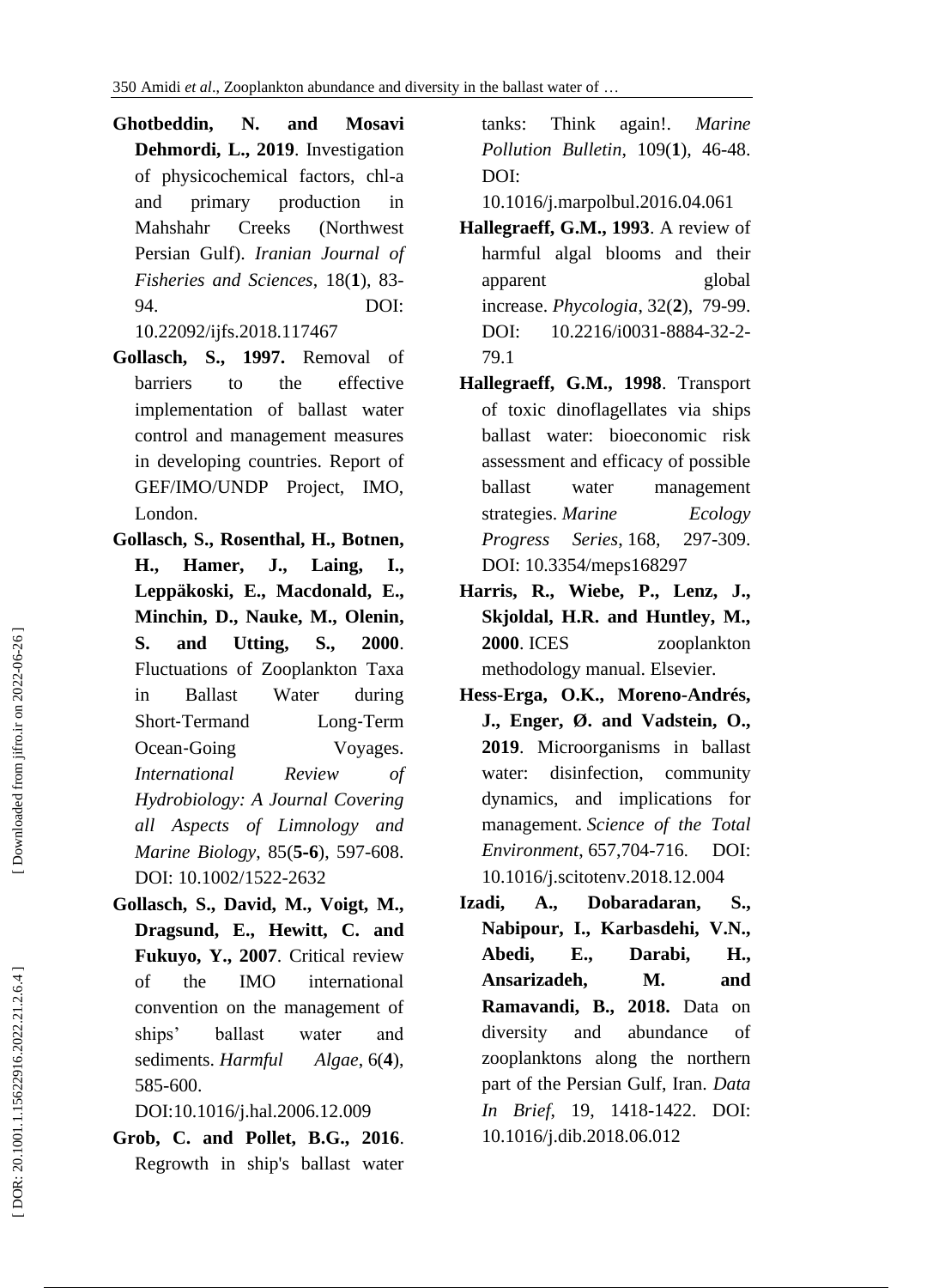- **Jafari, A., Givehchi, S. and Nasrabadi, M., 2016.** Human health risk assessment in Shahid Rajaee container terminal. *Open Journal of Ecology*, 6(11), 686-698. DOI: [10.4236/oje.2016.611063](http://dx.doi.org/10.4236/oje.2016.611063)
- **Krebs, C.J. and Charles, J., 2001**. Programs for Ecological Methodology, second edition. Department of Zoology, University of British Colombia, Vancouver, BC Canada.
- **Kuffner, B.I., Andersson, A.J., Jokiel, P.L., Rodgers, K.S. and Mackenzie, F.T., 2008.** Decreased abundance of crustose coralline algae due to ocean acidification. *Nature Geoscience*, 1, 114 -117. DOI:10.1371/journal.pone.008767 8
- **Kumar, P.S., Kumaraswami, M., Ezhilarasan, P., Rao, G.D., Sivasankar, R., Rao, V.R. and Ramu, K., 2020.** Blooming of *Gonyaulax polygramma* along the southeastern Arabian Sea: Influence of upwelling dynamics and anthropogenic activities. *Marine Pollution Bulletin*, 151 , 110817. [DOI:](https://doi.org/10.1016/j.marpolbul.2019.110817)  [10.1016/j.marpolbul.2019.110817](https://doi.org/10.1016/j.marpolbul.2019.110817)
- **Lakshmi, E., Priya, M. and Achari, V.S., 2021**. An overview on the treatment of ballast water in ships. *Ocean and Coastal Management* , 199, 105296. DOI[:10.1016/j.ocecoaman.2020.10](http://dx.doi.org/10.1016/j.ocecoaman.2020.105296) [5296](http://dx.doi.org/10.1016/j.ocecoaman.2020.105296)
- **Liu, T.K., Chen, Y.S. and Su, P.H., 2019**. Utilizing the environmental

and vessel factors to assess the risk of nonindigenous species introduced by Ships' Ballast Water. *In OCEANS 2019 -Marseille*, ( **1 - 5**), IEEE.

DOI: [10.1109/OCEANSE.2019.88](https://doi.org/10.1109/OCEANSE.2019.8867092) [67092](https://doi.org/10.1109/OCEANSE.2019.8867092)

- **Mahpour, A., Nazifi, A. and Amiri, A.M., 2021.** Development of Optimization Model to Reduce Unloading and Loading Time at Berth in Container Ports. *Iranian Journal of Science and Technology, Transactions of Civil Engineering*, 1-10. -10. DOI: 10.1007/s40996 -021 -00590 - 2
- **McCollin, T., Shanks, A.M. and Dunn, J., 2007.** The efficiency of regional ballast water exchange: Changes in phytoplankton abundance and diversity. *Harmful Algae*, 6( **4**), 531 DOI: [10.1016/j.hal.2006.04.015](https://doi.org/10.1016/j.hal.2006.04.015)
- **MEPC, R., 2008**. Guidelines for Ballast Water Sampling (G2). International Maritime Organization, London.
- **M ohammadkhanloo, K. and Ghassemi, H., 2017** . Critical Review of the IMO on Ballast Water Convention and its Impact on Shipping. *International Journal of Multidisciplinary Sciences and Engineering*, 8( **2**), 29 -33. ISSN : 2045 -7057
- **Mokhayer, Z., Mousavi Nadushan, R., Rabbaniha, M., Fatemi, M.R. and Jamili, S., 2017.** Community composition and diversity of zooplankton in the northwest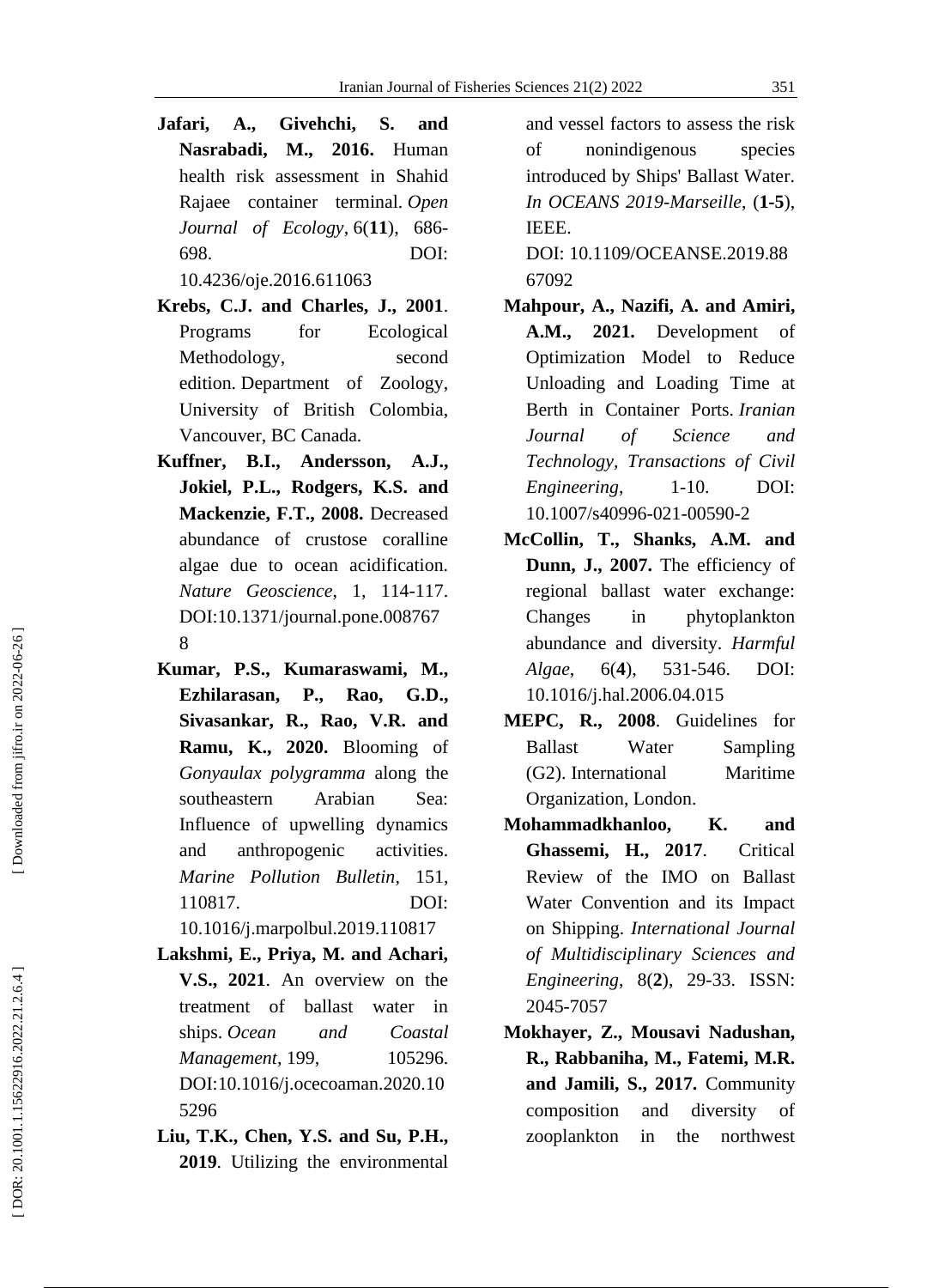Persian Gulf. *Iranian Journal of Fisheries Sciences*, 16( **2** ) , 722 -732.

- **Mustapha, M.K., 2009.** Zooplankton assemblage of Oyun Reservoir, Offa, Nigeria. *Revista de Biologia Tropical* , 57( **4**), 1027 -1047 **.** DOI: [10.15517/rbt.v57i4.5444](http://dx.doi.org/10.15517/rbt.v57i4.5444)
- **Naser, H.A., 2013.** Assessment and management of heavy metal pollution in the marine environment of the Arabian Gulf: a review. *Marine Pollution Bulletin*,  $72(1)$ , **1**), 6 -13. [DOI:10.1016/j.marpolbul.2013.04.](https://doi.org/10.1016/j.marpolbul.2013.04.030) [030](https://doi.org/10.1016/j.marpolbul.2013.04.030)
- **Nosrati -Ghods, N., Ghadiri, M. and Früh, W.G., 2017.** Management and environmental risk study of the physicochemical parameters of ballast water. *Marine Pollution Bulletin*, 114( **1**), 428 -438. [DOI:](https://doi.org/10.1016/j.marpolbul.2016.09.062)  [10.1016/j.marpolbul.2016.09.062](https://doi.org/10.1016/j.marpolbul.2016.09.062)
- **Pazira, A.R., Salehi, H. and Obeidi, R., 2019.** Identification and investigation of species diversity and richness of the Gastropoda in intertidal zone of Bushehr Port coastal area (the Persian Gulf waters). *Iranian Journal of Fisheries Sciences*, 18( **2**), 355 -370. DOI: 10.22092/ijfs.2018.117729
- **Raaymakers, S., 2002**. The ballast water problem: global ecological, economic and human health impacts. *In RECSO/IMO Joint Seminar on Tanker Ballast Water Management and Technologies*, pp . 16 -18.
- **Rahman, S., 2017**. Implementation of Ballast Water Management plan in ships through ballast water

exchange *. Procedia Engineering* , 194, 323 -329. [DOI:](https://doi.org/10.1016/j.proeng.2017.08.152)  [10.1016/j.proeng.2017.08.152](https://doi.org/10.1016/j.proeng.2017.08.152)

- **Rashtchi, R., Karbassi, A.R., Mozafari, H. and Moradpour Tayebi, E., 2013**. Investigation of polluting industries and oil waste reception facility in Khark Island in Persian Gulf. *Technical Journal of Engineering and Applied Sciences* , 3(**14**), 1346 -1349 . ISSN 2051 -0853
- **Rezaei, A., Kazemian, M., Aufi, F. and Shapoori, M., 2010.** Investigation of diversity of zooplankton transported by balance water in Shahid Rajaee commercial port. *Journal of Marine Biology*, 2( **1**), 67 -70.
- **Sadeghi, M.R., Saraji, F., Mortazavi, M.S., Ayag, R., Akbarzadeh, G.A., Khodadadi Jokar, K., Ebrahimi, M. and Salaripouri, A., 2018**. A survey on planktonic communities in Bandar Abbas coastal area. <http://hdl.handle.net/1834/13861>
- **Saglam, H. and Duzgunes, E., 2018**. Effect of Ballast Water on Marine Ecosystem*.* In Exergy for a Better Environment and Improved Sustainability 2, pp . 373 -382.
- **Salami Asl, S. and Savari, A., 2017**. Identifying the Zooplanktons Transported and Discharged by Ballast Tanks of Ships during Entering Bandar -e Imam Khomeini Terminals. *Journal of Marine Biology*, 8( **4**), 55 -64.
- **Siang, H.L., Hussain, R.M., Bhubalan, K. and Orosco, C.A.,**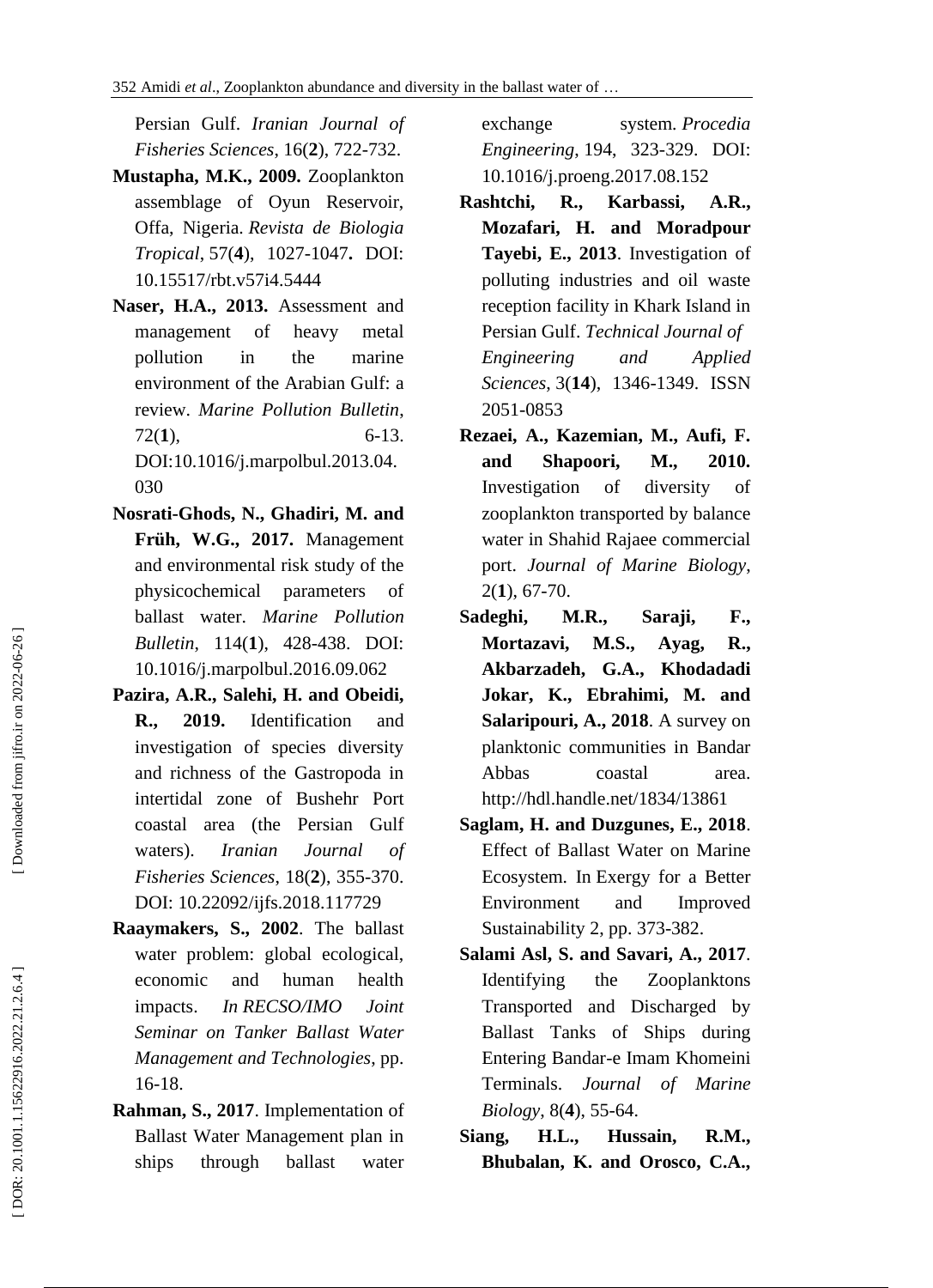**2018.** Ballast Water From Ships Berthed At Major Ports Of Malaysia. *Journal of Sustainability Science and Management* , 13( **5**), 85 -99.

- **Steichen, J.L. and Quigg, A., 2015**. Assessing the viability of microorganisms in the ballast water of vessels transiting the North Atlantic Ocean. *Marine Pollution Bulletin*, 101( **1**), 258 -266. [DOI:](https://doi.org/10.1016/j.marpolbul.2015.09.055)  [10.1016/j.marpolbul.2015.09.055](https://doi.org/10.1016/j.marpolbul.2015.09.055)
- **Sun, J., Feng, Y., Zhang, Y. and Hutchins, D.A., 2007.** Fast microzooplankton grazing on fast growing, low-biomass phytoplankton: a case study in spring in Chesapeake Bay, Delaware Inland Bays and Delaware Bay. *Hydrobiologia*,  $589(1)$ . **1**), 127 DOI: 10.1007/s10750 -007 -0730 - 6
- **Taneez, M., Hurel, C. and Marmier, N., 2015**. Ex -situ evaluation of bauxite residues as amendment for trace elements stabilization in dredged sediment from Mediterranean Sea: a case study. *Marine Pollution Bulletin*, 98( **1 - 2** ), 229 -234 . DOI : 10.1016/j.marpolbul.2015.06.046
- **Tjahjono, A., Bambang, A.N. and Anggoro, S., 2017.** Analysis of heavy metal content of Cd and Zn in ballast water tank of commercial vessels in Port of Tanjung Emas Semarang, Central Java Province. *IOP Publishing, InIOP Conference Series: Earth and Environmental Science*, 55(1), **1**), 012024. DOI: 10.1088/1755 -1315/55/1/012024
- **Tokuş, M., 2019.** Ballast Water Treatment System Integration and Life Cycle Cost Analysis for Dry Bulk Carrier. *Journal of ETA Maritime Science*, 7( **3**), 196 -211. DOI: [10.5505/jems.2019.69672](https://dx.doi.org/10.5505/jems.2019.69672)
- **Tolian, R., Javadzadeh, N., Sanati, A.M., Mohammadi Roozbahani, M. and Noorinejad, M., 2021.**  Investigating the Plankton Diversity and Density in ballast tanks of ships entering the Persian Gulf (Bushehr Port). *Journal of Marine Biology* , 12( **1**), 63 -82.
- **Vorkapić, A., Radonja, R. and Zec, D., 2018**. Cost efficiency of ballast water treatment systems based on ultraviolet irradiation and electro chlorination. *Promet -Traffic and Transportation*, 30( **3**), 343 -348. DOI[:10.7307/ptt.v30i3.2564](http://dx.doi.org/10.7307/ptt.v30i3.2564)
- **Wang, Z., Nong, D., Countryman, A.M., Corbett, J.J. and Warziniack, T., 2020**. Potential impacts of ballast water regulations on international trade, shipping patterns, and the global economy: An integrated transportation and economic modeling assessment. *Journal of Environmental Management*, 275, 110892 . [DOI:](https://doi.org/10.1016/j.jenvman.2020.110892)  [10.1016/j.jenvman.2020.110892](https://doi.org/10.1016/j.jenvman.2020.110892)
- **Washington, H.G., 1984**. Diversity, biotic and similarity indices: a review with special relevance to aquatic ecosystems. *Water Research* , 18( **6**), 653 -694. DOI: 10.1016/0043 -1354(84)90164 - 7
- **Williams, R.J., Griffiths, F.B., Van der Wal, E.J. and Kelly, J., 1988**. Cargo vessel ballast water as a